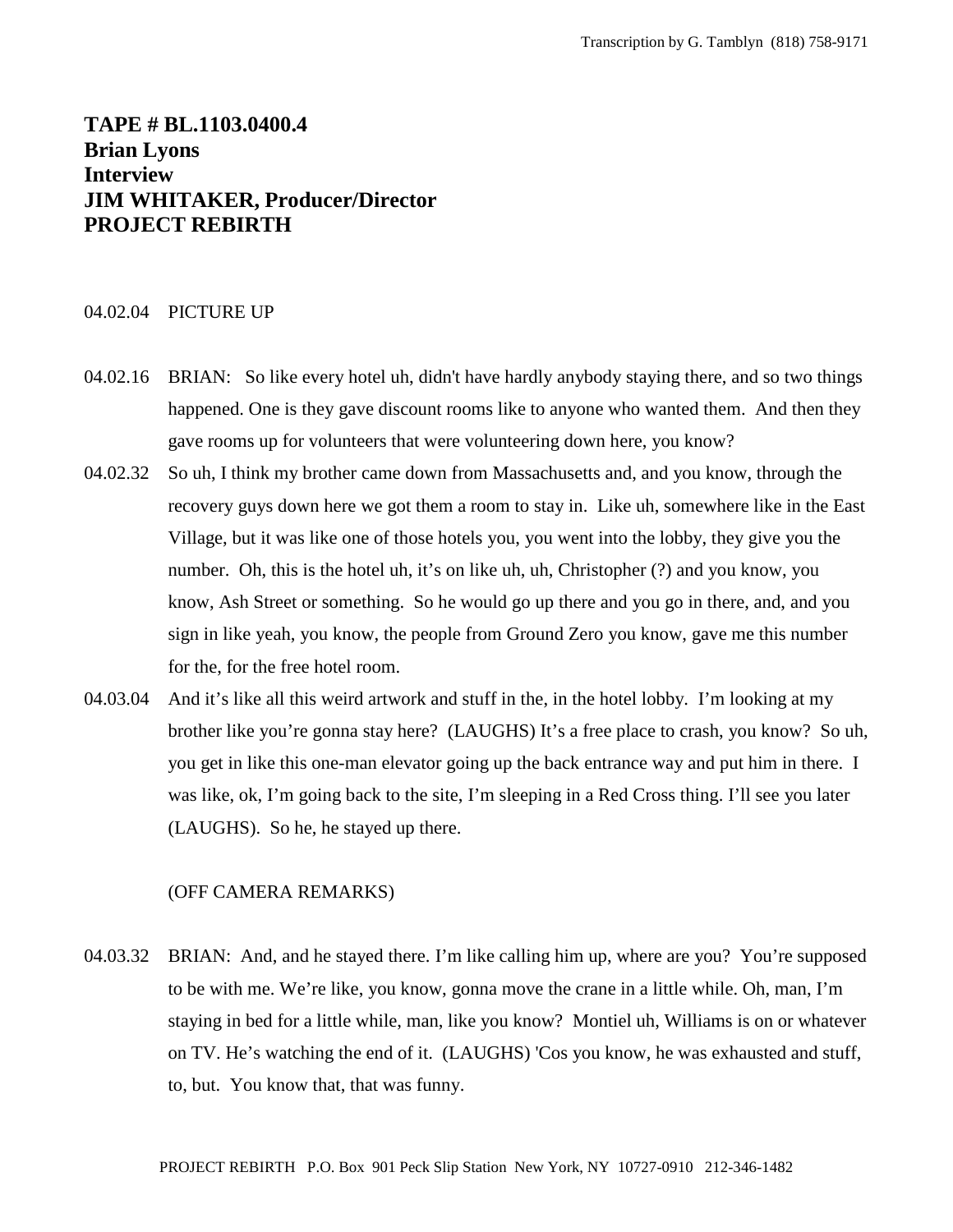### (OFF CAMERA REMARKS)

JW: How are you doing?

- 04.04.11 BRIAN: Good today, man, very good. I got to get on that train, 2 o'clock. Like I said, I, I've rode the train a bunch of times on test runs, but this is very good day. It was kind of surreal, the first, this whole week, you know? It's like you're in the Super Bowl. But you're playing the game.
- 04.04.30 The rest of the world's setting up for parties and you know, it's a big triumph for the whole season, but for us we were in like the trenches, so it really wasn't open 'til it was open type of thing. And uh, it'll be nice to see you know, the public walking down there very shortly here, next couple of hours, so. It's gonna be a, it's definitely very exciting. I'm excited.

JW: What was it like watching everybody and how did you feel about it?

- 04.04.58 BRIAN: Oh, it was great, man. I was just thinking of my brother, Michael. Yes. We did this one. So uh, there's like I was telling some people it's uh, the first of the phase one, really. The first rebuild after, after the uh, collapse, you know? Getting something working again, getting Lower Manhattan going again, you know? Getting the PATH people you know, the PATH is a division of the Port Authority, and they're like a little family themselves. Now they feel a little whole again.
- 04.05.29 We, we've worked with the PATH over the last couple of years, a lot of the employees with the Port Authority. And uh, you know, it was a big important thing for them to get their railroad back, you know? Their little niche back into New York City and back. So you know, they probably feel really good themselves.

JW: Did you hear the speeches?

04.05.51 BRIAN: Oh, yeah, that was, it was good. I was surprised that Governor of New York didn't come. He was here Friday. But uh, you know, that was the, the guy that was speaking like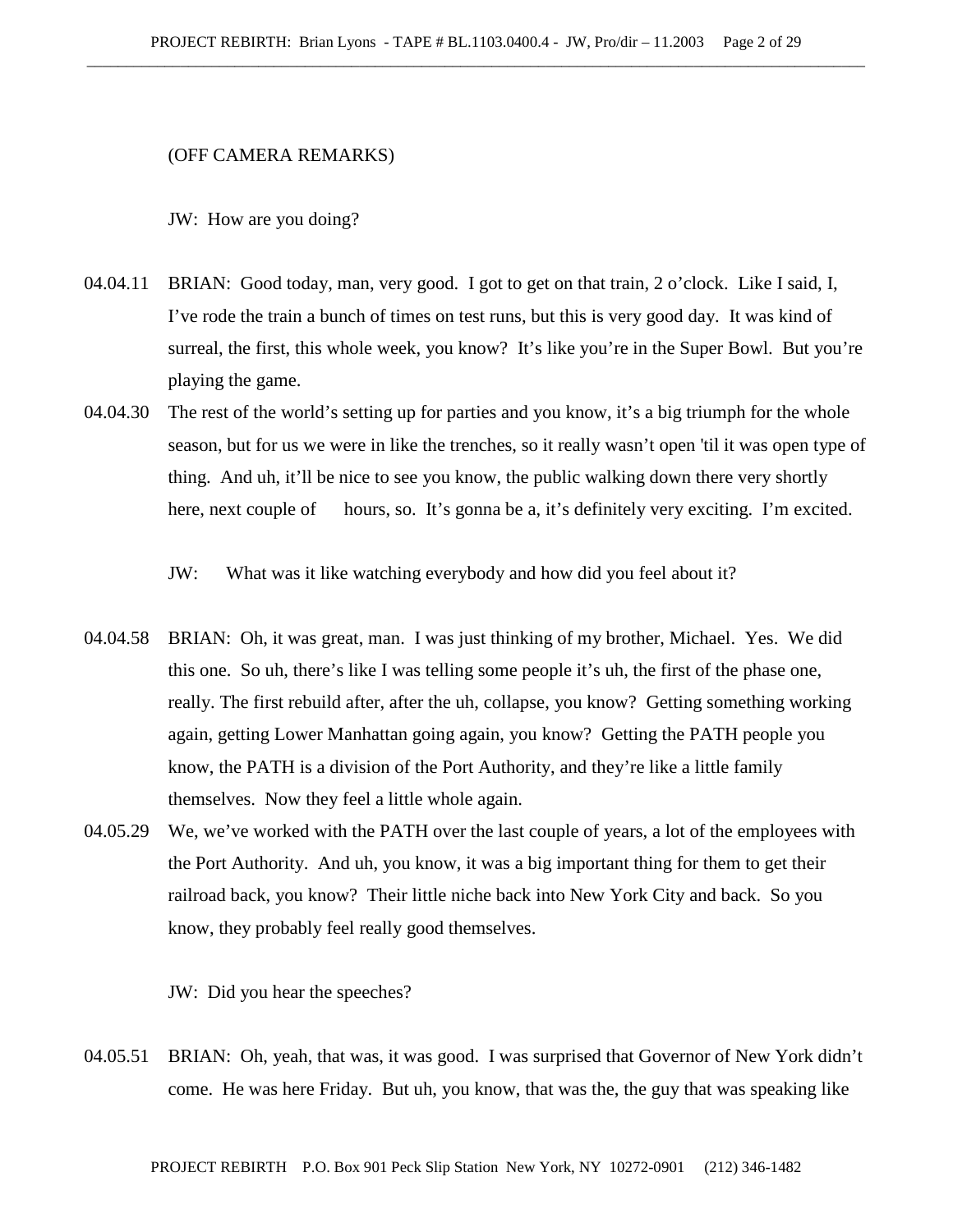the general was the governor of New Jersey. McGrievy. So uh, you know, I thought it was good.

JW: We can go back in time over the last year. What has happened, the emotional up and down points?

- 04.06.27 BRIAN: The uh, well, about a year ago we were, we were uh, the World Trade Center site was uh, was just coming out of the ground, still. There was probably one or two pedestals of concrete. But the tunnels and the Exchange Place site of the project was well underway. So the Exchange Place side which was uh, involved in tunneling underneath uh, of uh, office buildings in Jersey City was a major accomplishment. We had to actually uh, use road header machines that had big grinding heads that ground away the rock.
- 04.06.59 And we took that ground up uh, material, had to put it on rail cars, and ship it 2  $\frac{1}{2}$  miles to a uh, remote yard. Take it off, get that shipped out, bring the empty cars back in. And put some more of the material on it. So uh, you know, there was no communications in the tunnels. Your radios, your phones didn't really work. So uh, that was a very difficult uh, obstacle to overcome. The communication efforts of it. So uh, the, there was things that you could do, but you know, keeping cost controls down, we couldn't put our own walkie talkie system in.
- 04.07.36 We couldn't put our radio antennas in. It was just, it was hundreds of thousands of dollars to get it to work down the tunnels where everybody was. So uh, we had a deal with uh, the plan using runners and stuff like that. So that was a pretty big obstacle to over come, you know? And the tunnels was like the hidden, the hidden work. No one ever, they, they're a mile long there's two tunnels.
- 04.08.00 So there's two miles of tunnels under the Hudson River. And uh, out of sight, out of mind, no one knows about the tunnels. No one would walk them because it's a dirty, cold, smelly, dark place. But it all had to be rebuilt. So, you know, my hats are off to the tunnel crews that, that actually worked on them day in, day out, during the night. Weekends (CLEARS THROAT) lot of hours went into them tunnels to get them to be rebuilt totally. Totally gutted. They're hundred-year old tunnels. And now they're like brand new.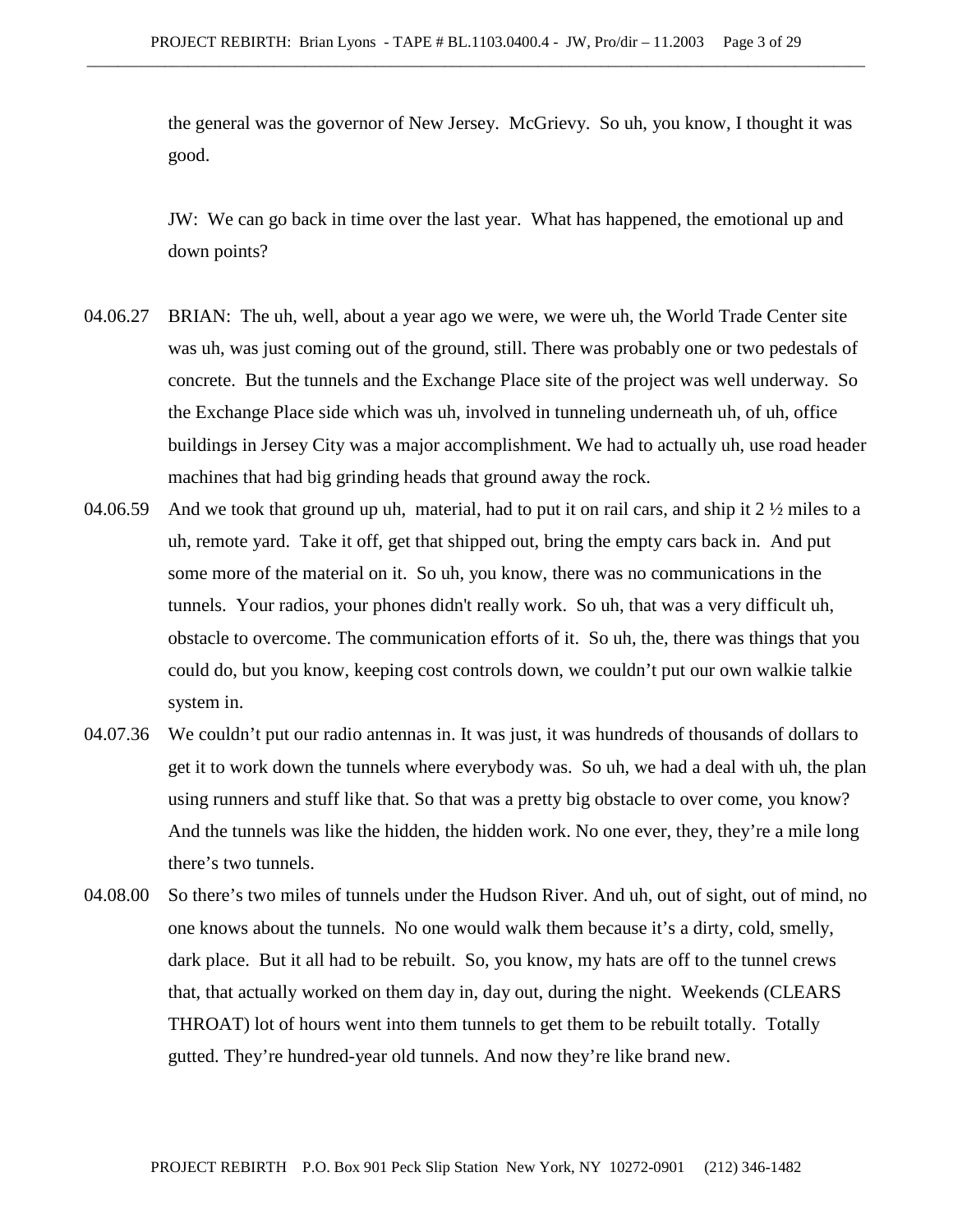- 04.08.29 So uh, that was a big accomplishment of getting those all back, back to source. And then the World Trade Center itself working in the bathtub, reminding the workers where they are every week. Week after week. You know, bringing the temporary station out of the ground. You know, people don't think it's temporary, but it's just really a uh, steel beam framed structure, with some platforms and signs and electric lights. Uh, I guess the uh, design of the new station will involve a lot more closed in areas.
- 04.09.02 A uh, some type of design that's being designed by a Spanish architect, and it will make it like a full circle, like a full Grand Central (?) Grand Central terminal type of station. And I, I'm looking forward to uh, seeing that design.

JW: So the station we looked at today is temporary?

04.09.21 BRIAN: Temp, absolutely temporary, yeah. (~JW~) It's open (?) to the elements. There's a couple of little areas that have uh, spot heaters over some benches for the passengers. But uh, in uh, in whole, it's a uh, it's a temporary station.

JW: Some highlights from the building, other than the tunnels?

- 04.09.45 BRIAN: Well, there, uh, there was (?) the placing of the first beam. That was some time in August, 2002. I wrote Michael's squad number, Remember Mike Lyons, Squad 41. That's still there. Someone took a picture of it and gave it to me.
- 04.10.01 A lot of guys signed it. So that, that was definitely a uh, a triumph. And then there was different steps along the way. When we first turned the power on. That was like in August of this year, 2003. We finally got (?) power, energy back in the bathtub that came through the tunnels. And then Labor Day weekend, I think it was September  $2<sup>nd</sup>$  or so, we actually turned the lights on for the first time in the station since 9-11.
- 04.10.29 So that was definitely a big accomplishment. And at my 9 o'clock meeting I brought that up, that you know, everyone should be proud, we got power, we got lights. That was like September  $2<sup>nd</sup>$  this year, so uh. From there 'til now we just finished up the rest of the systems to get the train to run for the public, so. There was a couple of good highlights there.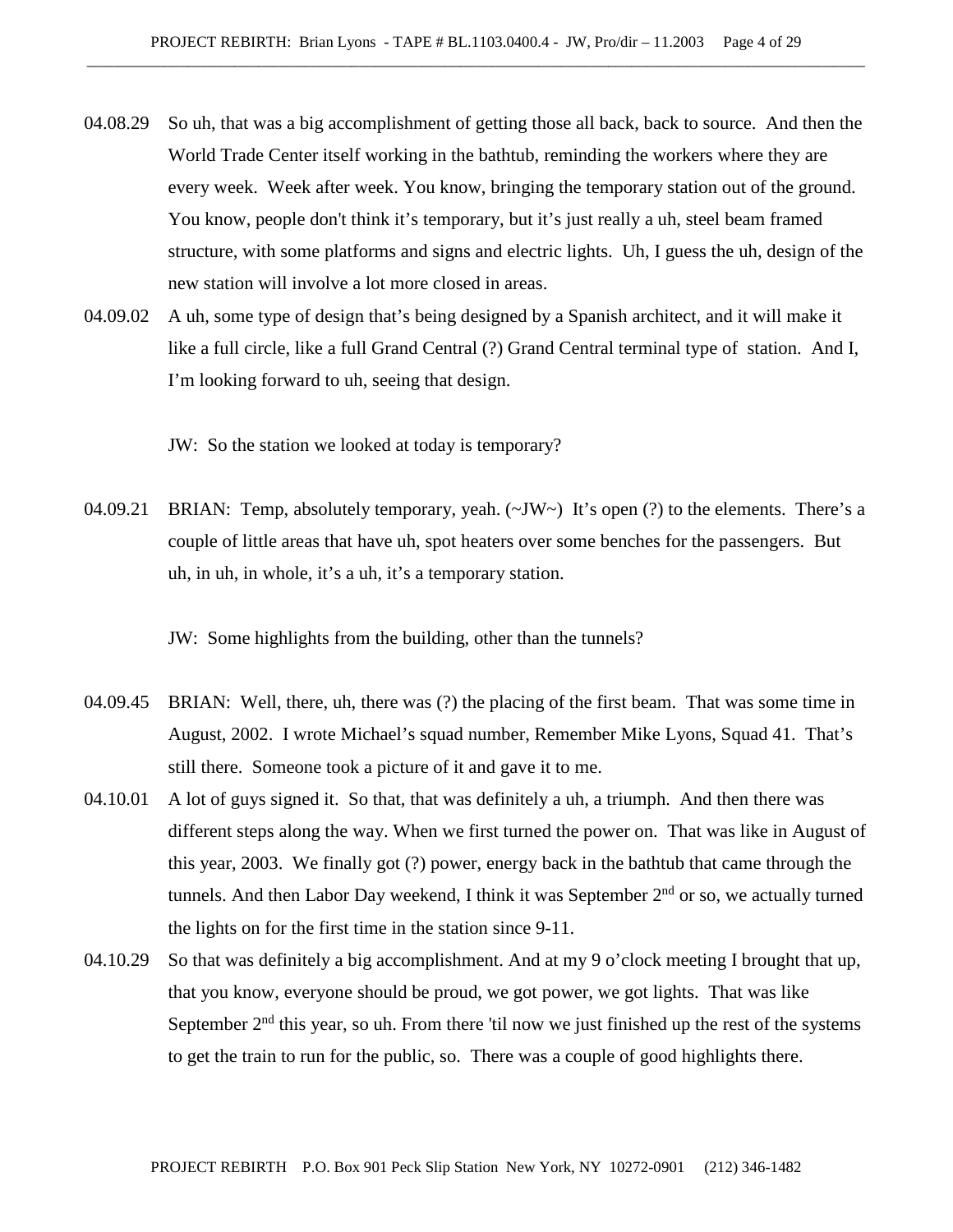JW: What about those 9 o'clock meetings? Can you take me through a day?

- 04.10.57 BRIAN: Sure, sure. The uh, you know, a lot of people don't realize on a project this size, you have to have some you know, major coordination. So uh, usually people have different meetings, but you have to have the right people there, you have to have the people that can come with the answers, decision makers. So uh, my, my theory is always when I come on project, I always have uh, a coordination meeting in the morning time. This happened to be at 9 o'clock. We did one for the tunnels, we did one for Exchange Place, and then the third phase which was the World Trade Center we started one at 9 o'clock there, too.
- 04.11.31 Which was mainly uh, much more uh, activity at the Trade Center because it was such a bigger, a little bit bigger project than the tunnels and Exchange Place. We had 15 subcontractors, we had the PATH people there, the Port Authority, interfacing with the city of New York. MTA. 'Cos of the subway interfaces and so on. So you know, when the morning you would arrive on site, we'd have a uh, meeting prior to 7 o'clock with our own superintendents to get the men working for the day.
- 04.12.03 Then you do a walk through to find out issues that you need to have. And then at 9 o'clock you would go over the same agenda, which I had on the board, safety was always first. We'd start off with safety. You know uh, needed lighting in some areas. Uh, uh, there was fall hazards different places. Uh, ladders were not tied up securely, whatever the issue might be. People uh, on man lifts or boom lifts, not operating them properly, so we would address that.
- 04.12.30 Then you would go into working hours, your subcontractors, who's working today, how many men? Where are they working? So inspectors and people that were wandering around the site, knew what to expect for the day. And then we would go into systems. Fire alarms, staircases, elevators, platforms, plumbing, heating. You know, sewer water, you know, under (?) drainage, track work, whatever it was. And we would touch each topic, and if anyone had any questions about that topic will remind you of a certain drawing or uh, issue with that, or uh, you know, parts that were missing.
- 04.13.06 We, we would bring that up and go in detail. If there were some outstanding issues, we would write them on the board, and people were designated to get answers for them, to bring them back the next day at the 9 o'clock meeting, to solve those problems. So we had that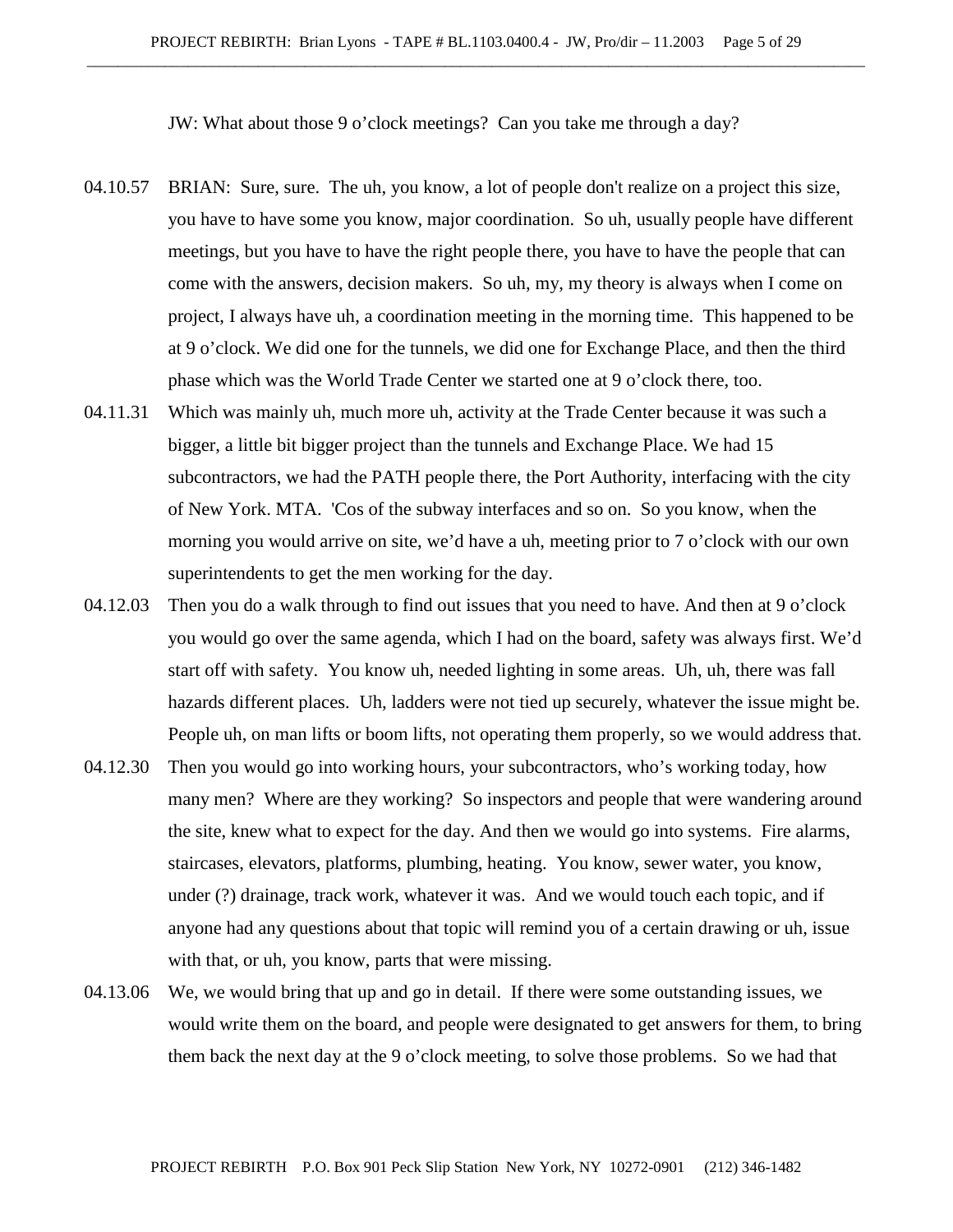from pretty much the beginning of the project all the way 'til Friday, which was the last 9 o'clock meeting, because we were gonna open up.

04.13.29 So we'll continue with some minor coordination meetings to finish up the final phases, the last trim or painting or punch list items of that. But was very, very uh, uh, useful and uh, then after the 9 o'clock meeting, you would go out and walk, walk the job, take care of union issues, coordination issues that, that arise from the, the things that you worked out at the 9 o'clock meeting. And uh, you know, move, move forward with that the rest of your day.

JW: It's a huge job?

- 04.14.02 BRIAN: Oh, absolutely, absolutely. Lot of interfaces with uh, you know, between unions and other agencies and egos and, you know, which is right and designers and drawings and not the right copies and everyone doesn't have the right copies, and you know uh, timing of stuff and deliveries and you know, working hours and night shift and day shift and weekend work, and you know, the whole, the whole nine yards.
- 04.14.28 So uh, definitely uh, have to stay focused on that.

JW: Had you done anything of this size before?

04.14.35 BRIAN: Uh, none in particularly. I guess if you break things down in phases it's uh, you have to take a big project and make it into small (?) accomplishable goals. That's the way we kind of did this, you know? So uh, you know, I would try to take, you would take a building of the substation, break it into smaller parts like uh, and try to initiate that to the individuals you, you're trying to get to help you build that. So (AUDIO?) you can accomplish those goals. So the, the massiveness of this uh, no, I definitely would say I don't think I was involved with anything prior to this, of this magnitude. You know, we went from the recovery to this. And uh, you know, I don't think there was too many places in the Tri-state area that has projects going on like this right now.

JW: You were in the transition from recovery to building? What about the feelings?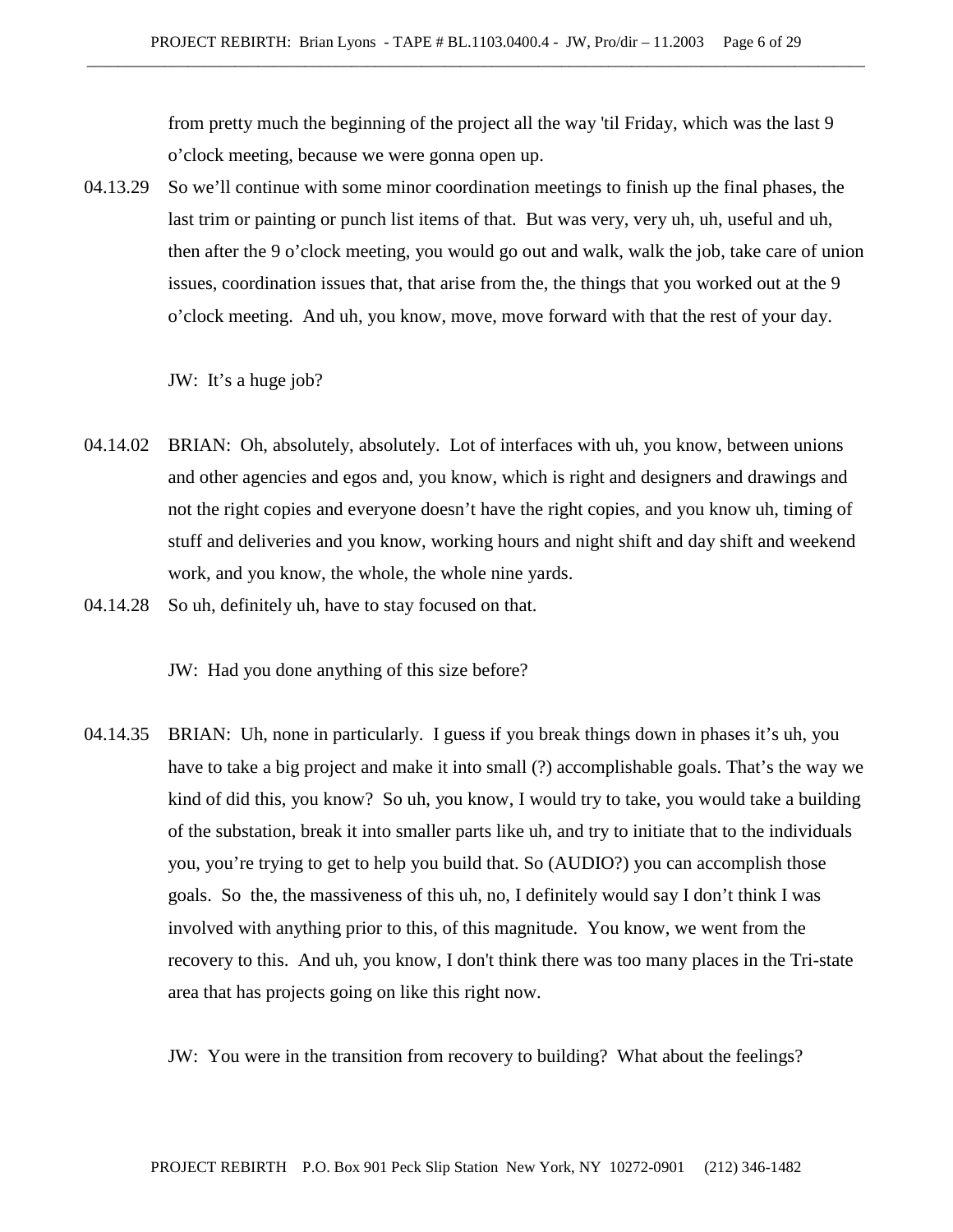- 04.15.39 BRIAN: Yeah, that was, that was definitely, I can think back about that. That was uh, during the recovery, we spent a good year, like, removing debris. It was, you were tearing things down all the time. Tearing pieces down, putting them on trucks and getting them out of here. Finally we came to the phase where now we're gonna be building things.
- 04.16.00 So that was a better (?) I, I felt better about that. We actually were taking stuff and pouring concrete and putting metal onto it and, and erecting something out of the ground. Like we would say, out of the ground she comes. Whether it was a, a pedestal for the station or, or a piece of steel for the substation or, you know, a piece of the rail coming for Exchange Place. Building number 7. Out of the ground it comes.
- 04.16.26 So uh, it's definitely a much better feeling of you know, accomplishment, trying to put stuff together and build it than having to take things apart and keep tearing stuff down and trucking garbage away like in demolitions. So. That was uh, that was a transition you had to get, you had to get used to.

JW: From looking at the other interview, it's remarkable that you came to this from the outside and ascended to his position?

BRIAN: Oh, absolutely. Yeah, you just (~JW~)

JW: What was the learning curve and emotionally what it feels like to have gone through this?

04.17.20 BRIAN: Yeah, I don't know uh, I always used to say, you know, to my boss, I'm not you know, uh, I'm not learning anymore. I'm here to like uh, I have the experience, I have the know-how, you know, to, to do these type of things, you know what I mean? It's, for me it's kind of like instinct. I don't know, I don't know what it is. Like, you know, like when I arrived September  $11<sup>th</sup>$  and  $12<sup>th</sup>$ , those first couple of days, you know, I just was instant for me to come into a chaotic situation and try to organize it. And you know, just step up to the plate, stand on the barrel, try to take controls of some situations and uh, you know, move forward with them.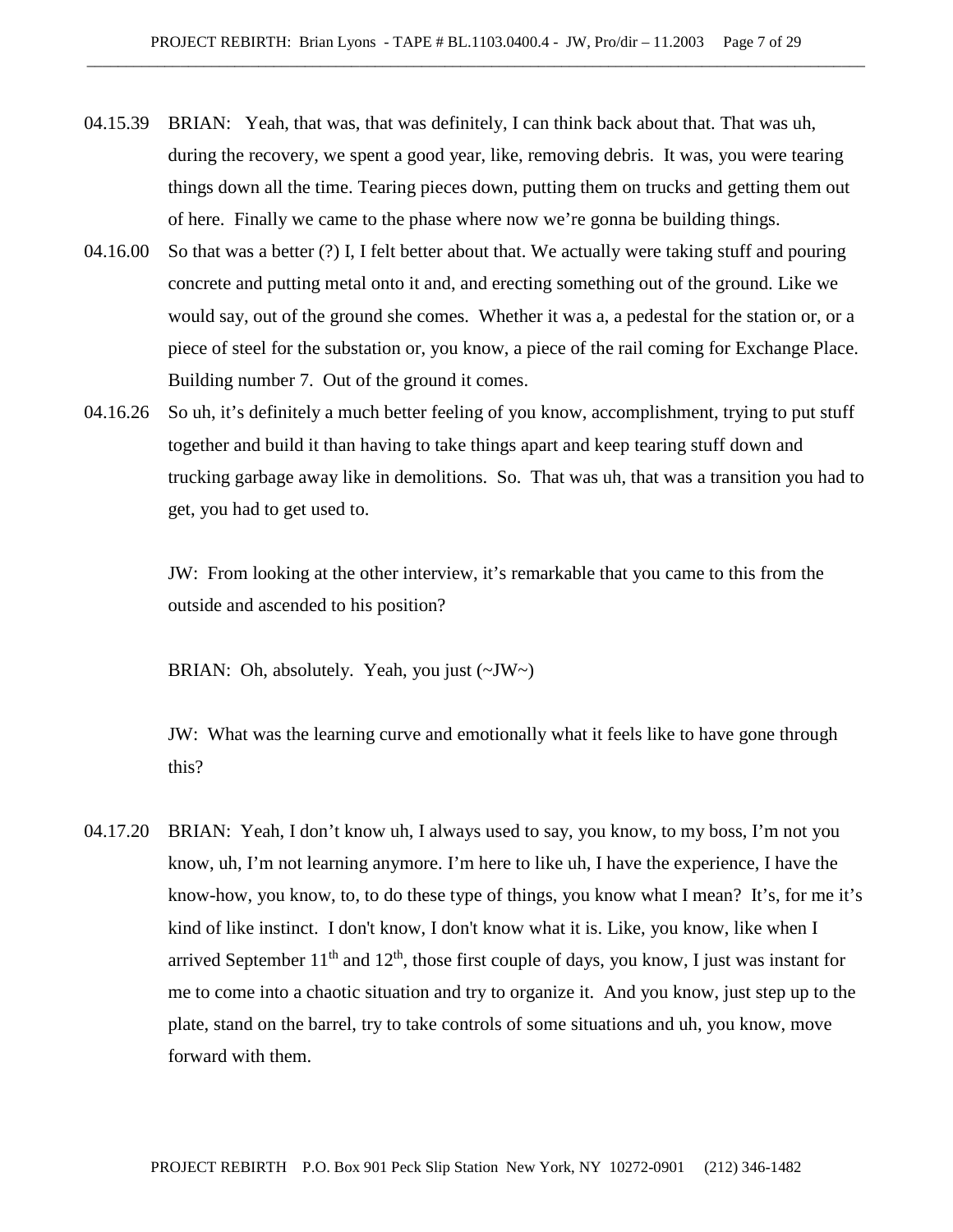- 04.18.01 You have to take something and just keep going whether it's right or wrong, just do something. So uh, I don't know uh, when you try to look back and say, you know, how did I, I get here? It's like, you know, no one gave me these positions. I had to work all the way through them, you know? Like I was telling Croi, we were coming up the elevator uh, I walked these stairs two or three times to the  $45<sup>th</sup>$  floor. When uh, we were first few days, when Tower One put a big chunk in the American Express building.
- 04.18.30 We'd have to walk up and survey that area. It's a long walk (LAUGHS) 45 (?) 45 flights. Same with the other buildings. The Deutsch bank, up 30 flights a couple of times the first days. Ninety West Street, 2 and 3 times up to the roof and the building's on fire. So you just got caught up in, in those situations. But uh, you know, I'm not one to give up, so once you're starting up those flight of stairs, you know, you're there for the duration. Do what you've got to do. If you got to go up and come down a few times. You know?
- 04.19.00 Like I, I was the guy that if we got up to the  $45<sup>th</sup>$  floor and someone hey, said, I needed a drawing, I needed this, I was like, I'll be right back. And I would go down the stairs, go find a drawing, walk back up the 45 flights of stairs. Someone had to do it. So I wasn't even, you know, we weren't looking for volunteers. I was the one, I just took it on. You know? So that, that's kind of where I was coming from with that.

JW: Was that the way you were before 9-11?

04.19.25 BRIAN: Yeah, yeah, I think so. I was always like that, you know? Uh, you know, growing up you, no one ever had to tell you, like to uh, to do things. I was always volunteering, going to construction sites, trying to volunteer to help the guys clean up or shovel the concrete for them. You know, you were hoping maybe they were gonna give you a dollar or something, you could buy some something to eat or something, but (LAUGHS). And we grew up in a, in a poor Irish neighborhood in Yonkers, so. You know, you were always trying to help someone or, you know, volunteer or do something.

JW: Have you been thinking about your brother, Michael?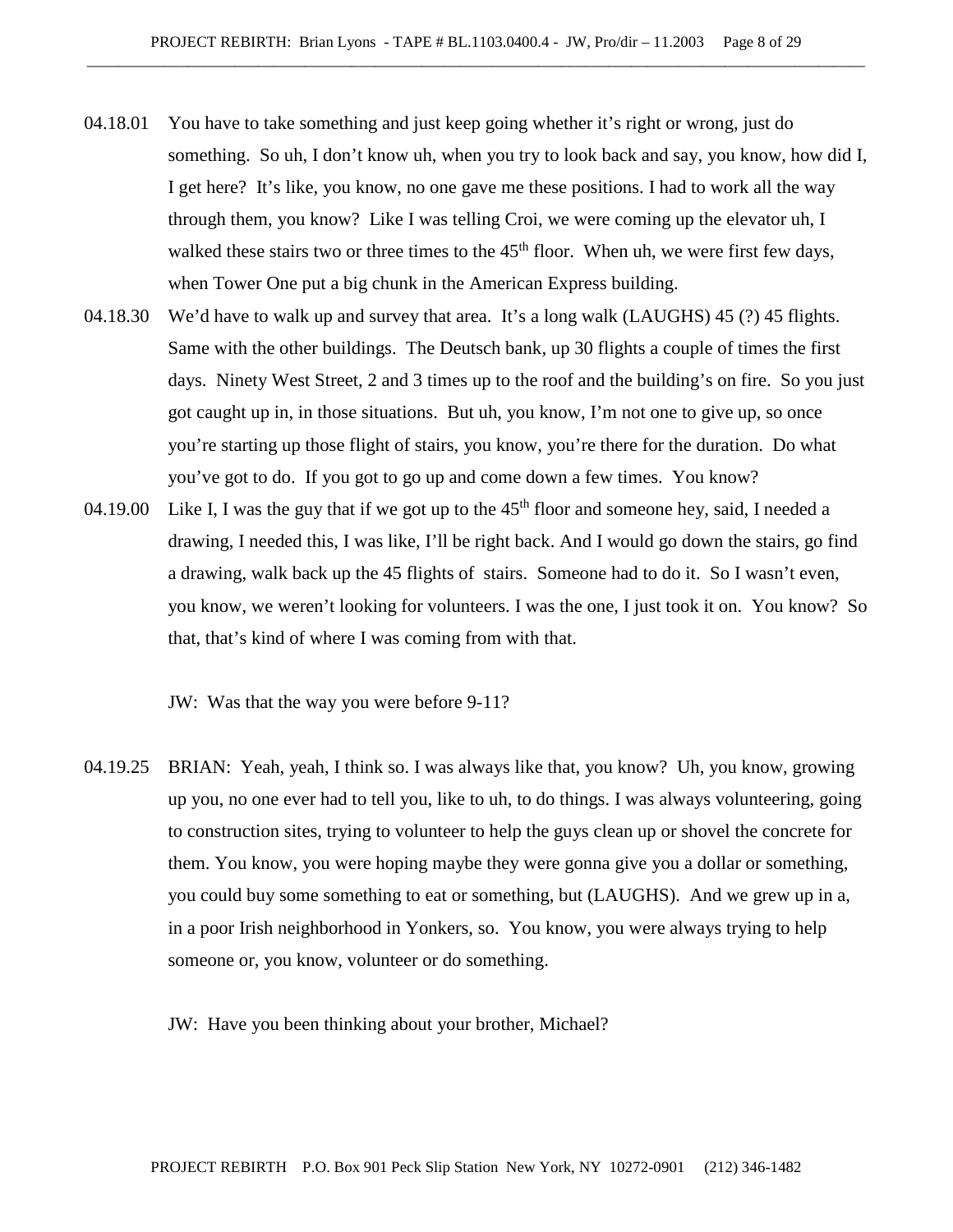04.20.01 BRIAN: Every day, yeah. Today especially. Every day, though. You know and today is a uh, it's a good day that you know, this is Phase one, or you know, I keep saying it's phase one, but it's, it's accomplishment. It's finally working, you know, this, this, this is, this project is done. So I feel, I feel really good. I know Mike's looking down real proud about that, absolutely.

> JW: You've had some moments during the year connected to Michael with respect to the area where you found his halligan?

- 04.20.42 BRIAN: Oh, right, found the halligan from Squad 41 and uh, you know, digging through the debris and finding some of the tools and some people from Squad 41. And uh, you know, keeping that area always on my mind uh, I have it marked out in the bathtub where that particular area is.
- 04.21.02 I have a drawing with it marked. The uh, uh, longitude and (?) longitude and latitude of the exact location on a drawing.

JW: Why is that?

04.21.14 BRIAN: I just wanted to keep that as a memory and I'm gonna show his children and stuff and give a copy to his wife.

JW: Michael's remains have not been found yet?

- 04.21.30 BRIAN: We believe we found a lot of them, but it, not, nothing's identified. So we're trying to uh, he was a bone marrow donor and there is a vial of his blood in the bone marrow vault. It's frozen. And we're looking to uh, probably after the holidays, try to recover that and, and uh, bury the vial of blood in a coffin in a cemetery so the children have some place to visit the rest of their life.
	- JW: He was involved with the program befor?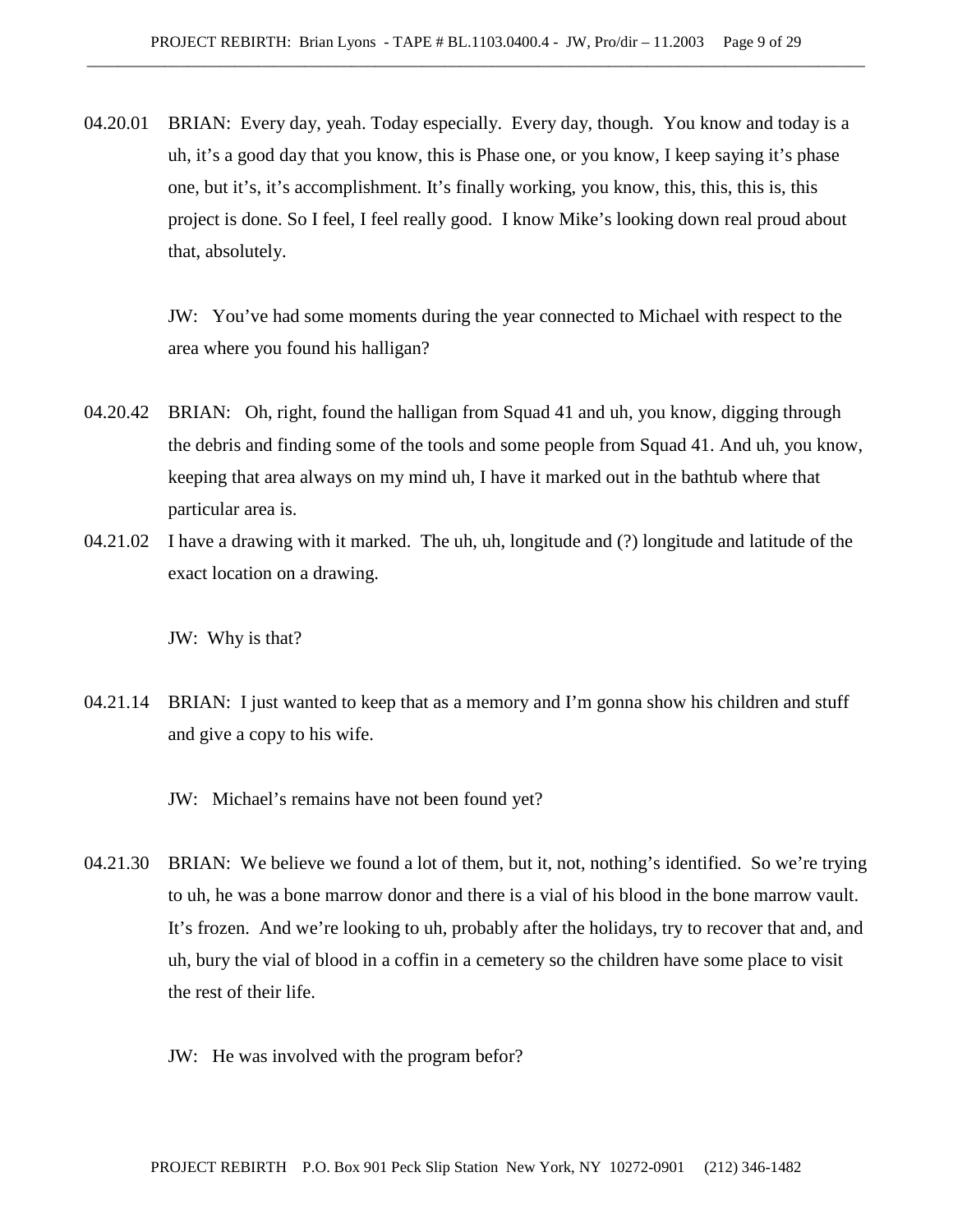- 04.22.01 BRIAN: Yeah, so before uh, I think, I believe before 9-11 it was a few weeks before the fire department uh, uh, was accepting donations from different firefighters for the bone marrow program, and he happened to be one of them. And there's so many of, so uh, a couple of dozen of the guys that were lost here were in that program. So they happen, they happen to have vials of their blood which is actually a very good sample for DNA.
- 04.22.31 So he had like the best sample of DNA because it was strictly from his blood, along with the other guys. So if there was any remains that got found, ok, and if there was anything for a good match, we had like 100 out of 100 points to uh, to match. But we just haven't been able to find uh, uh, a match for the remains that we believed that was from Squad 41, for those guys.

JW: You found a lot of other things?

04.22.59 BRIAN: Tools, and metal devices from their, from their bunker gear and so on, yeah. I have some home, there's still some at the firehouse, Squad 41's firehouse.

JW: Anything else come to mind with respect to Michael and the gear?

BRIAN: Uh, you mean the next phases to keep coming or this one that we built?

JW: The ones you've built. I mean, today was just such a huge accomplishment, and going down there especially. Even from what I understand what you did in the last 4 or 5 days.

- 04.23.39 BRIAN: No, no, absolutely, right. (~JW~) The uh, you know, when you're really busy I don't get to think about Mike. I got like an hour and a half drive in, and a 2-hour ride home and that's when I always think about it. And uh, you know, as time goes on, you just got to remember not to forget. Because it's over 2 years now and uh, you know, memories of different can, can, can be lost.
- 04.24.02 But uh, for me, like I told uh, (Ling?) about a month or go, every morning when I leave the house and I go in, I always tuck the girls in, they sleep in bunk beds, before I leave for work. And I make sure I go in there, tuck them in, pull their covers up. I always think of Michael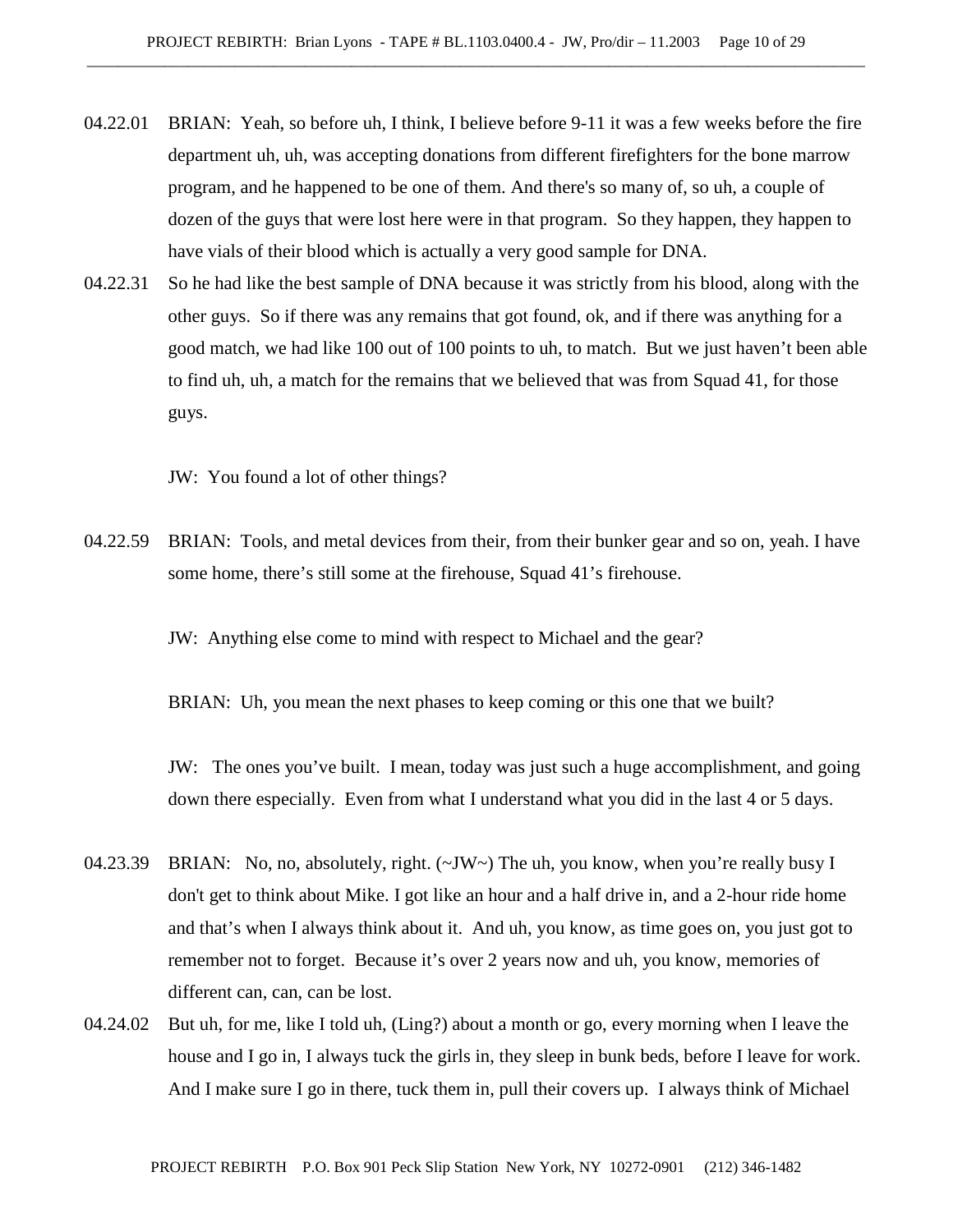like every day I'd do it. Tucking his two girls in. It's like a second thought in my back, back of my mind. So it's like I, it's just like a funny feeling.

04.24.30 Like I'm tucking them in, but it's something like he's actually tucking his girls in at the same time I'm doing mine. Uh, I always think of that. 'Cos he, he missed out on that now, you know? So uh, you know I would tuck them in and then head down to the car and hit the highway.

JW: Coffee?

- 04.24.47 BRIAN: Cup of coffee in the morning (LAUGHS) Cup of coffee. That was my nick uh, not a nickname, but when I was in the service, I went to Alaska like when I was 19, and it was a big Hawaiian guy that was like the boson mate on the ship. He used to call me Cup of Coffee, 'cos I had like a New York accent. (LAUGHS) It's funny.
- 04.25.06 Hey, Cup of Coffee.

JW: What about some stories?

- 04.25.13 BRIAN: Thirty-third and third, they used to say. Hey, thirty-third and third, 'cos you meet people from the military are from all, Kentucky and Tennessee and the West Coast and you know, you only get certain groups, like maybe two guys on the whole ship that are from New York, so you kind of like stick together. Everyone makes fun of your accent and stuff like that.
- 04.25.33 And then once again you got guys from Georgia, you're making fun of them, you know? Golly gee, Gomer, you know, and stuff like that (LAUGHS). (COUGHS)

JW: What are some stories from this year that are memorable?

(OFF CAMERA REMARKS)

04.26.03 BRIAN: (MID-STATEMENT) we did do a couple of things. We got this one carpenter on his birthday. He's uh, Irish Catholic, but we bought him a Bar Mitzvah cake, all right? He's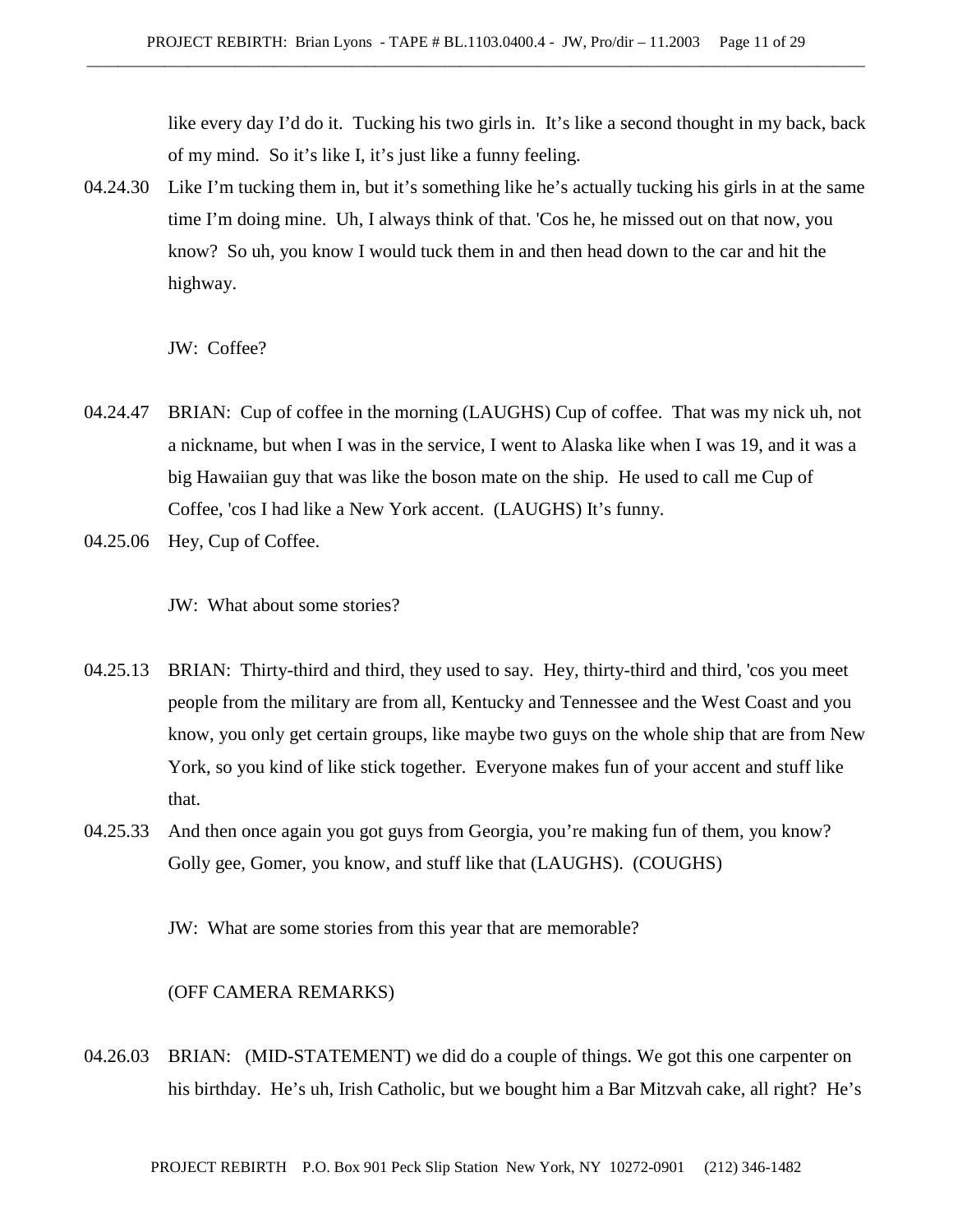always picking on the timekeeper and he's Jewish or whatever, so it was a big joke. We got him a big Bar Mitzvah cake. But you know, that, that was funny. But uh, I'll think of some as we go along. I'll let you know.

JW: Your job is very challenging because you have to be tough with people. 'Cos it's construction, you know? This is not whatever.

BRIAN: It's not church (LAUGHS).

JW: Is that hard?

- 04.26.54 BRIAN: No, no, that's one of my attributes, I think. That uh, you have to have a way with different personalities and stuff. A lot of it I learned in the military. It was such diverse people that you know, you, you're dealing with someone that's from the, the Southeast. They have different ways of thinking than the people from the Northeast or the Northwest. And, and people act and, and react to different, different things. Like the Southern people are slower. There's no way you're gonna get them to move faster.
- 04.27.27 They just, they're in their own mood, golly gee, we're gonna get that done, you know? And there's no way you're gonna change that. So you have to deal with that and give them tasks that they can move along with that, as long as they communicate. You get guys from the Northeast, they're quick thinkers, quick movers, you know, and, and you can give them projects or expect them to do things that can, they can answer you quickly or, and, and get information done quickly, you know? So there, there's a, you know, there's a, there's a, a balance that I did learn some in the military on that.
- 04.28.00 You know, and, and thank god they sent me to a lot of schools. I got my engineering degree in the (?) Coastguard and military. A bunch, a bunch of training and all different, different items like that. So that, that was a very big uh, help in my career, I think.

JW: You were speaking of family. How's your family doing?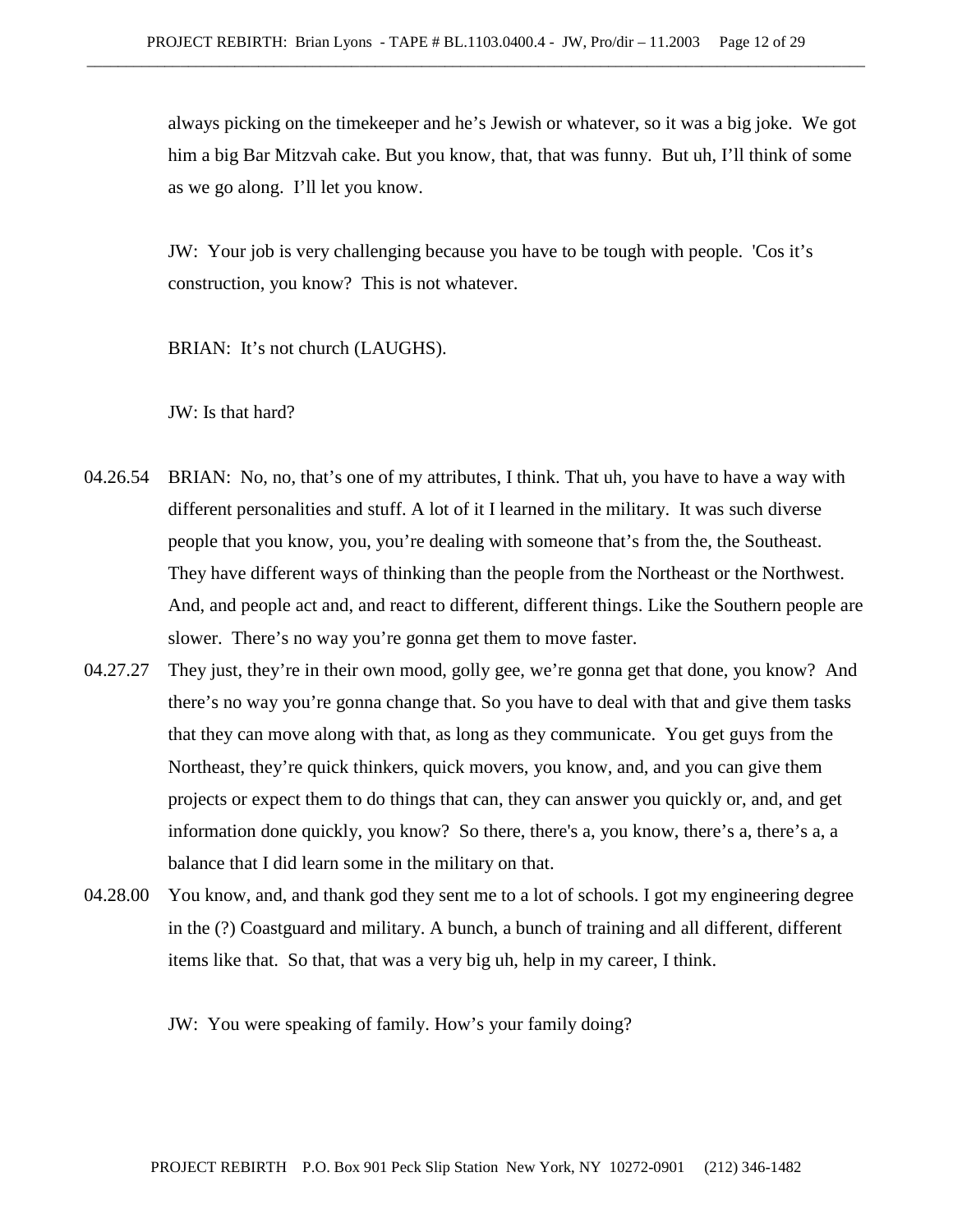- 04.28.20 BRIAN: Everyone, thank god's doing very well. You know, my, my own family, you know, you know, god blessed us with two you know, good little children. I have an older daughter that's out of the house now. Uh, I have a job that I love to do. It's, if you have something that you like to do as work, it benefits not only yourself, your family, everyone around you so that, that's a very good thing that I was lucky to have. Uh, (CLEARS THROAT) Michael's family is doing well. You know, the (?) girls are there, she has a big support group, you know, family and friends and uh, you know, thank god they're all healthy.
- 04.28.53 And uh, so locally you know, family-wise everyone is in very good, good shape.

JW: Do you see your sister-in-law?

04.29.00 BRIAN: Yep, yep. Everyone's got birthday parties, communions you know, that type of thing, everyone's seeing each other, over the last year.

> JW: You're always trying to make sure you're home for recitals and things like that. Checking out the dresses?

- 04.29.29 BRIAN: Oh, yeah, yeah, yeah, well, Patricia is the fashion one, she's the little one. Shoes, dresses that, that whole thing. Elizabeth's a little more quieter, but she's a little older dancer, so she is uh, today she's at a, a practice for a national (COUGHS) (?) that's gonna happen in Philadelphia the day after Thanksgiving, so we're going to that. She'll be in, she's in an 8 hand. It's 8 girls that dance like a River Dance type of uh, dancing. And they compete nationally. So it's like a national championship type of thing.
- 04.30.03 You know, and that they win that, the could go to another state and they could end up dancing in Ireland, so it, it's a big thing right now, you know? And.

JW: Doing it around the house?

04.30.12 BRIAN: Oh, yeah, yeah, yeah, they do it around the house. That's why I'm building my extension, I'm building a big family room so they have more room to dance around in. (LAUGHS) Now they're like circling the kitchen table (LAUGHS). So. And I think it's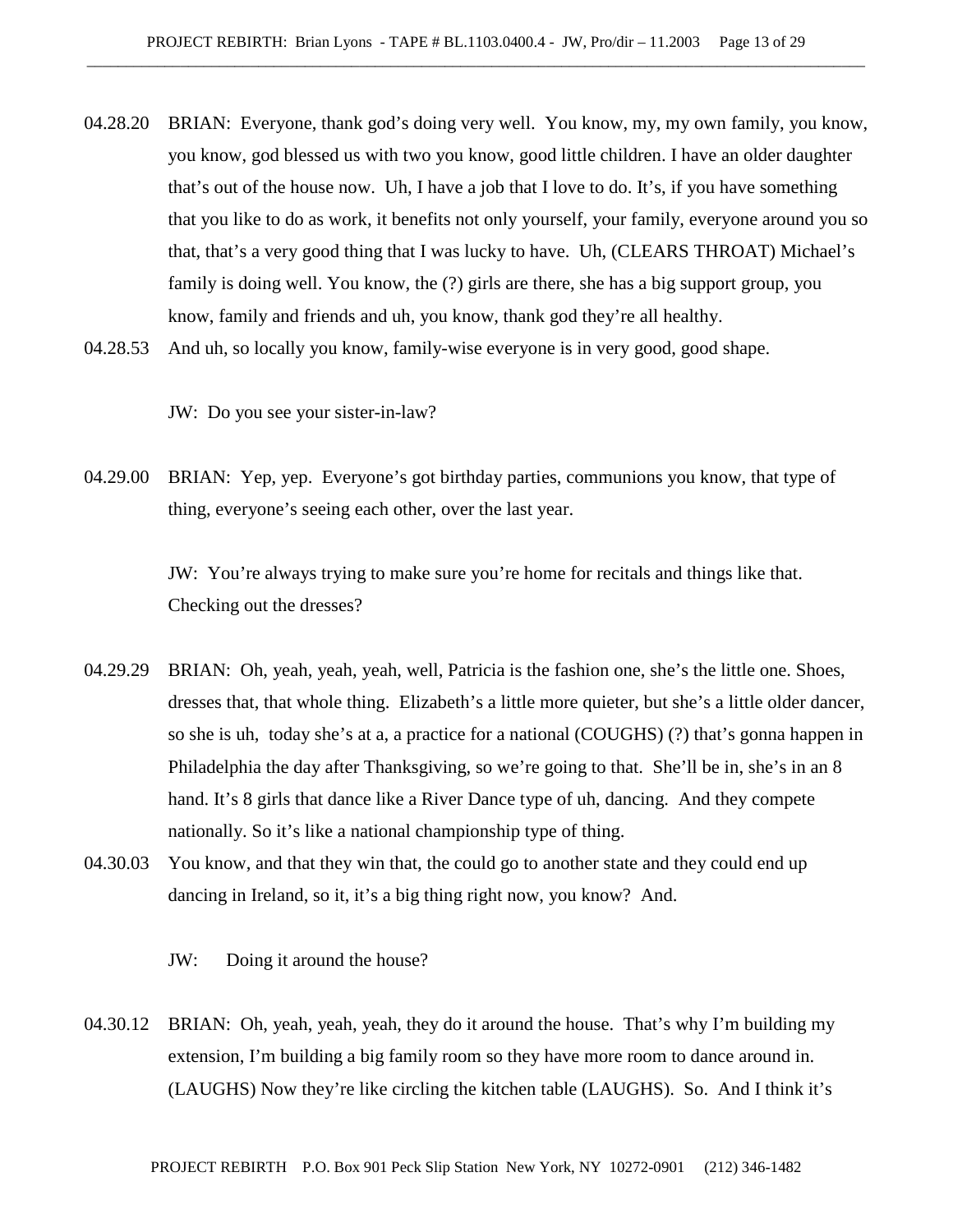important to have a big family room while the kids are younger. And they grow up very quickly, so, you know, uh, it's, it's about 50% there, maybe 60% now.

- 04.30.35 The extension. (~JW~) Tom said he was gonna help me cut those logs. 'Cos I'm getting them delivered in the spring. I changed the design from the actual pre-cut uh, kit ones that have tongue and groove to actual just big logs, cut them with the chainsaw myself.  $(\sim JW)$ (LAUGHS) So uh, I uh.
- 04.31.02 I changed the design to, to incorporate these big (?) round logs.

JW: You live in a log cabin?

- 04.31.12 BRIAN: No, I built that log house ( $\sim$ JW $\sim$ ) 8 years ago, and now I'm putting the extension on, which is gonna be logs also. So uh, you know, I got the land, I had it, it's a whole story on getting the land and I bought it from uh, in, in the county they had uh, tax repossessions and, you know, I did a lot of research and you know, I bought my land for \$10 and then I went down there with a machete chopping the vines down.
- 04.31.39 I found an old foundation and I got the, the uh, the Building Department to grant me some grandfather uh, laws for the, the Department of Health for Sewer and Water. And that took 2 and 3 years to, to coordinate that. But I finally got to building permit and builded the, built the whole house. You know, this, this is the way my luck goes is I lived in Lake Carmel, and there was a little bridge, and we lived on the other side of the bridge.
- 04.32.04 So this bridge is there for 200 years, right around the lake. So we bought the property here. So when I came home from work, I could drive 9 seconds and get to the house where the property is to build a new house. So the day I got my building permit, they took that bridge out of service and tore it out to rebuild it. So now to go to the house, I had to drive all the way around town and come all the way to the house.
- 04.32.30 Before it was 9 seconds to go. When I finally built the house and finished, they opened the bridge (LAUGHS). So that's, that's like my luck for you. You know?

JW: You're finished here pretty soon. What's next?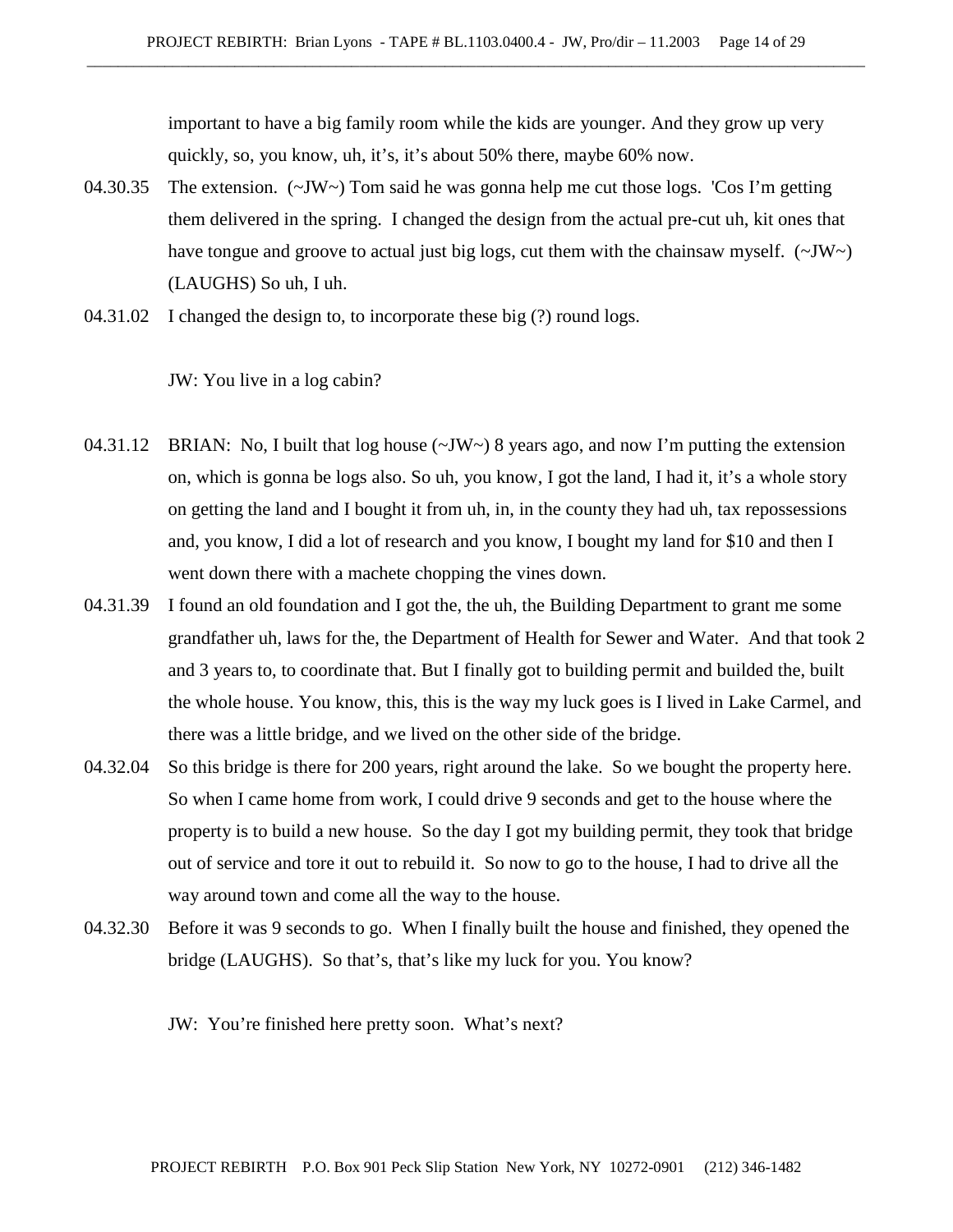- 04.32.50 BRIAN: Well, this phase, we open to the public, then we have some uh, some final things to do, punch lists, financial closeouts of each subcontractor, any change orders, that'll go to the end of the year, maybe one or two months into next year. Uh, I've already started preconstruction on another project up on the West Side highway. There's a department of sanitation garage, it's a \$100 and some odd million dollar four story uh, building that, that spans 56<sup>th</sup> Street. So there's a lot of coordination with New York City. It's right off the West Side highway where traffic is, so it's in an area that's a very busy area, so you have to be on your P's and Q's to, to stay out of trouble over there.
- 04.33.34 And uh, I'm volunteering with uh, uh, the New York Jets to uh, help them try to uh, build a stadium on the West Side highway. And I just started that in the last month or two, contacting them and speaking to their vice president on the construction and you know, we'll see how that goes, you know? Uh, where they're at right now is uh, way in pre-construction modes, trying to get environmental studies, permits, there's community boards that are involved that don't want the stadium.
- 04.34.03 You're trying to build over an active uh, MTA railroad yards and there's a bunch of different uh, obstacles there, so. I wanted to get involved with that because uh, Michael and myself are big New York Jet fans, and uh, we always dreamed of having a stadium in the city. And with the reconstruction of Lower Manhattan, this is a very good opportunity, if you're gonna build a stadium or get some planning into the infrastructure of New York, now's the best time to get it.
- 04.34.32 I mean, because New York itself, New York City is, is planning the big picture between ferry terminals, railroads, transportation hubs, stadiums if you will. The Olympics in the future, there's a whole bunch of items that would need a, need to be planned now. So it's a, it's a good opportunity if uh, if you want to get a piece of uh, that (?) your projects involved. Now's a good time to, to try to do that.

JW: What do you think is gonna happen here regarding the site? Do you have a sense of the plans?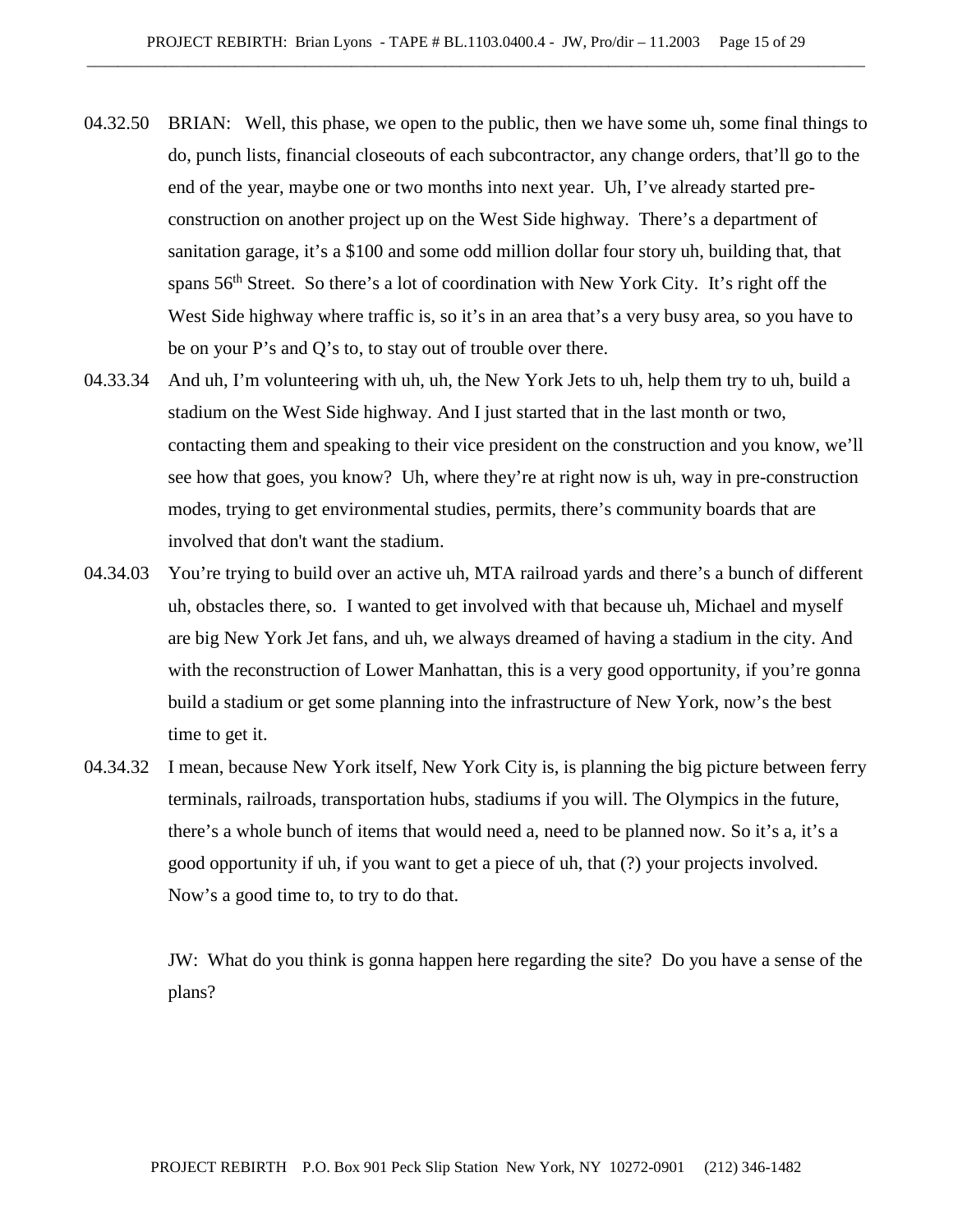- 04.35.15 BRIAN: Well, the last few days have been enlightening. Everyone, it's a secrete, no one knows, you, there's, there's models that come out for memorials and models that come out for the whole plan at Ground Zero and no one's sure about what's happening, but I.
- 04.35.32 What I know now is there is a transportation hub that's on Fulton Street that will connect to Ground Zero. That's in, that's in pre-construction phase where they are trying to get consultants together and our company's bid on it to manage that process. Nothing will go in the ground for two years on that in particular project, all right? Because you're going under Manhattan, you know? There's a lot of stuff you're going, tunneling, there's a, it's a massive project, just that phase.
- 04.36.03 Then I was speaking to someone this morning, there's a project manager for the Port Authority. He's working on the engineering aspect of the new station, taking the temporary PATH station and evolving that into the permanent station that's designed by the Spanish architect. So that's in, that's in the planning stages. Obviously the Freedom Tower, we're all hearing about that, that has some uh, substance to its design.
- 04.36.32 That incorporates the tearing down of the parking garages that were under Building uh, 5 and 6. So uh, we're speaking to one of the engineers that's involved in coming up with the demolition plan on that. So some of those things might come out after the holidays. So we're all keeping our ear close to the rail on that Uh, talking to different consulting firms.
- 04.36.56 Participating in uh, uh, phone calls and, and conversation with engineers on you know, who's gonna be involved, what companies are being involved, what bids are coming out, you know, that, that type of thing. So and, and that'll take us from now for ten years, 'til, 'til this all evolves.

JW: Any thoughts about what is planned?

04.37.22 BRIAN: Well, my, my general feeling and statement is this. I believe that the, the outline of what they want to put here is something that I probably believe in a little bit. One is uh, definitely a memorial that uh, would reflect uh, the feelings of the victims' families and they have a part on picking. So I don't in particular have any uh, one in mind or whatever, but you know, I would like to see water, I would like to see private places for the victims' families. I'm sure it will be beautiful, whatever it is.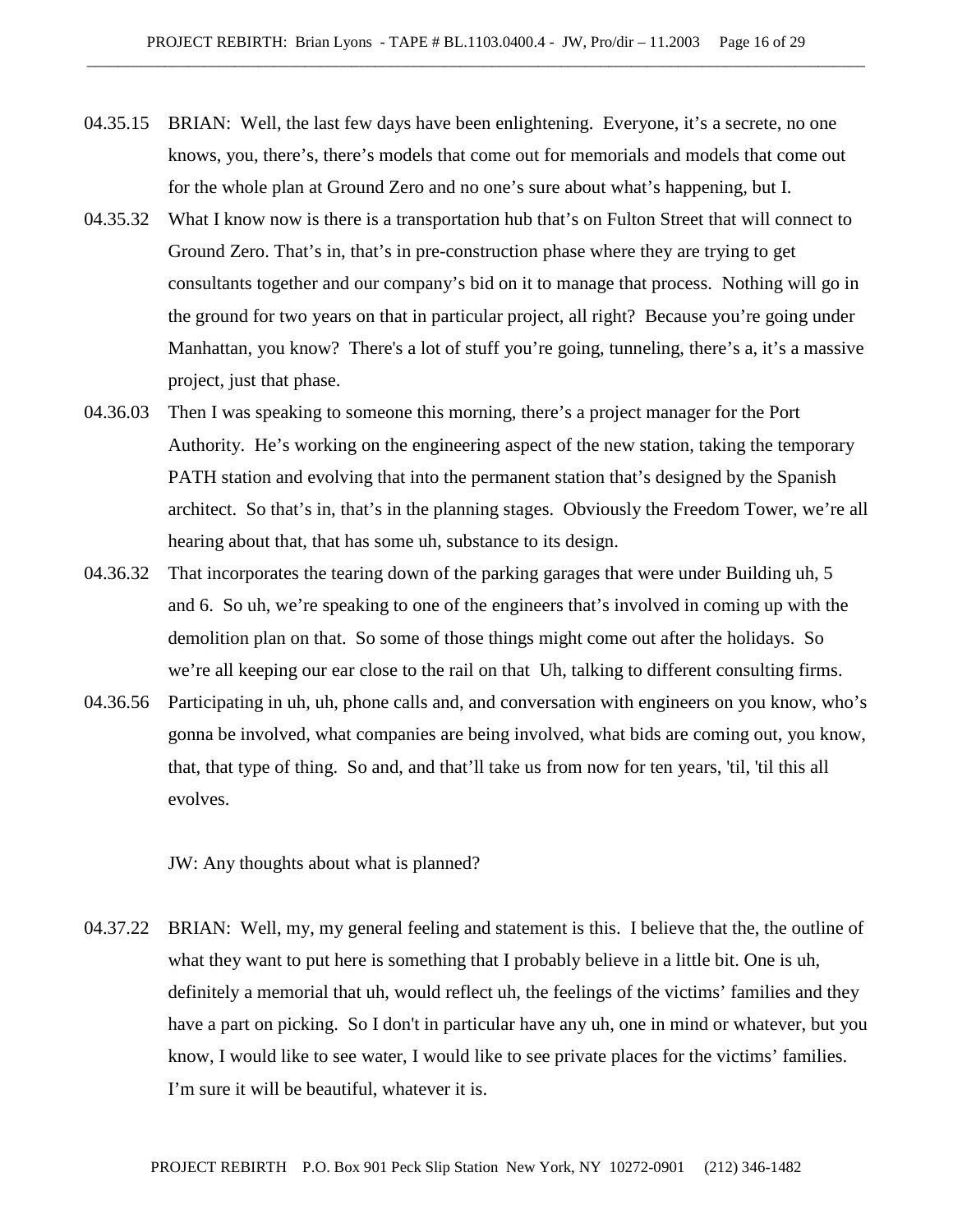04.38.02 Then you got the other buildings and museums they want to put down here. A tall building that's internationally renown, so New York becomes like the power city again that it was. That's very important to me. Uh.

JW: Why is that important?

- 04.38.18 BRIAN: That's, I grew up in New York, you know, the Twin Towers I admired them since I was a little kid, you know, New York City, just like, you know, you're a baseball team, you're a football team, you think they're the greatest. You want them to win the Super Bowl, the World Series.
- 04.38.33 New York City, we wanted to be the biggest, best city in the world, forever. We live here, work here. That's what we want it to be. And, and unless we had a tower or some items down here that would, that would put New York City back on the radar screen as an international uh, city renown city, then you know, we would just be, you know, second place to some other tall building in the world.
- 04.39.00 So I, I believe that you know, it's important to try, to try to get that uh, you know, phase here that, that redevelops Lower Manhattan in, into a renown city.

JW: How do you think the city's doing/

- 04.39.15 BRIAN: I don't know. The city, Lower Manhattan, if you, if you drive around the city and you're in Midtown or Uptown, and you get to Lower Manhattan, you realize, probably people never realized that it's very hard to get here.
- 04.39.28 There's one or two trains, buses stop in Midtown, the, the outer trains, Metro North, Long Island railroad, they only come to Midtown. It's very hard to get to Lower Manhattan. After 5, 6 o'clock, there's not a lot of things down here for people to come to. So if you could get museums uh, uh, sports arenas, uh, you know, different activities and different things that would bring people, it would revitalize the whole of Lower Manhattan.
- 04.40.02 Ferry terminals, ferries, you know, this was the busiest harbor in the world at one time, you know what I mean? There's a couple of ferry boats that run around. So you know, if you look around the water line all up and down the East River, there's all abandoned (LAUGHS)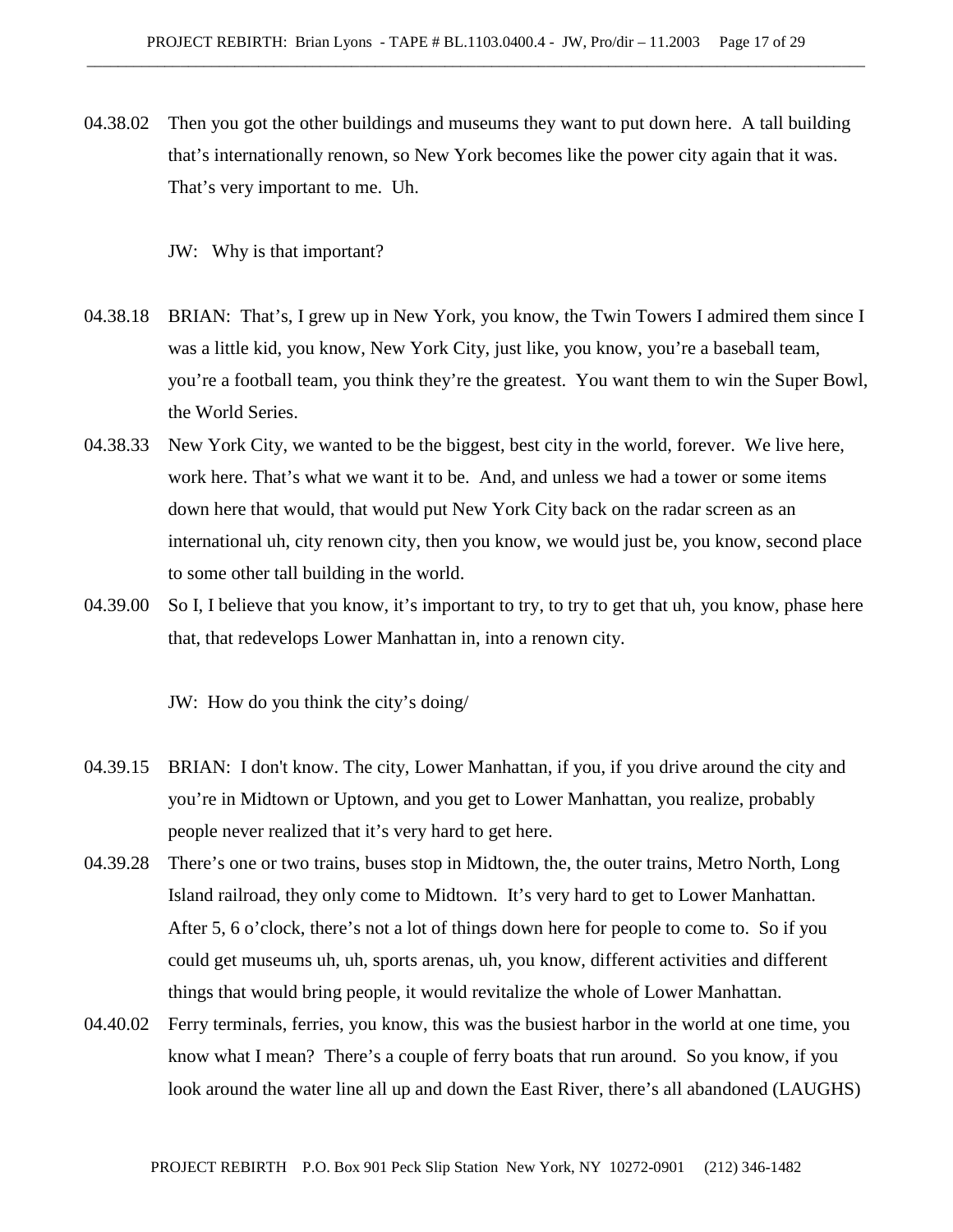things. I was in the Coast Guard and one of my last duty stations was in Governor's Island, and I always used to say, man, why can't we rebuild these shorelines, 'cos you know, you would go to Baltimore or you'd be up in Michigan somewhere, and you got nice water lines that have all these activities.

- 04.40.35 Parks with running places along the edge of the water, malls, uh, you know, different aquarium museums, different type of things. So ships and so on, like we have the Intrepid, that, that's evolved over the last 10 years or so. So they, they, and, and they are focusing on that now. You need to like revitalize the shorelines, like it was years ago.
- 04.40.57 You know, that's my feeling.

JW: You've been working a lot of hours. Has it been hard to take Saturdays and Sundays off?

- 04.41.15 BRIAN: Yeah, well, we took, I took a lot of Saturdays and Sundays off, it's been hard. I've had to work some Saturday's but. It wasn't like the last ten years. I was working 7 days a week, so. I would, I would still be working, but I would be home. I didn't have to drive down to the city, I communicated a lot on the telephone.
- 04.41.33 And then if there was really a crisis, then I would come in for the weekend. So uh, it, it did work out that I was able to stay home a lot, and that helped with the kids' recitals and gymnastic on Saturdays, take them to church on Sunday, trying to get your life back into (?) a normal state. So that, that worked out well.

JW: How does it feel in general to help New York come back to being a strong city?

04.42.07 BRIAN: Oh, absolutely great, great, great. You got to you know, you got to sit back and take it in, you know? Go outside the glass and look in a little bit, and that's what I've been trying to do, you know? I'm part of this uh, you know, it's, you're definitely just a team player, no matter. On big projects like this, there's massive bureaucracy. There's lots of different players. My feeling is, I'm gonna do something I do it the best of my ability.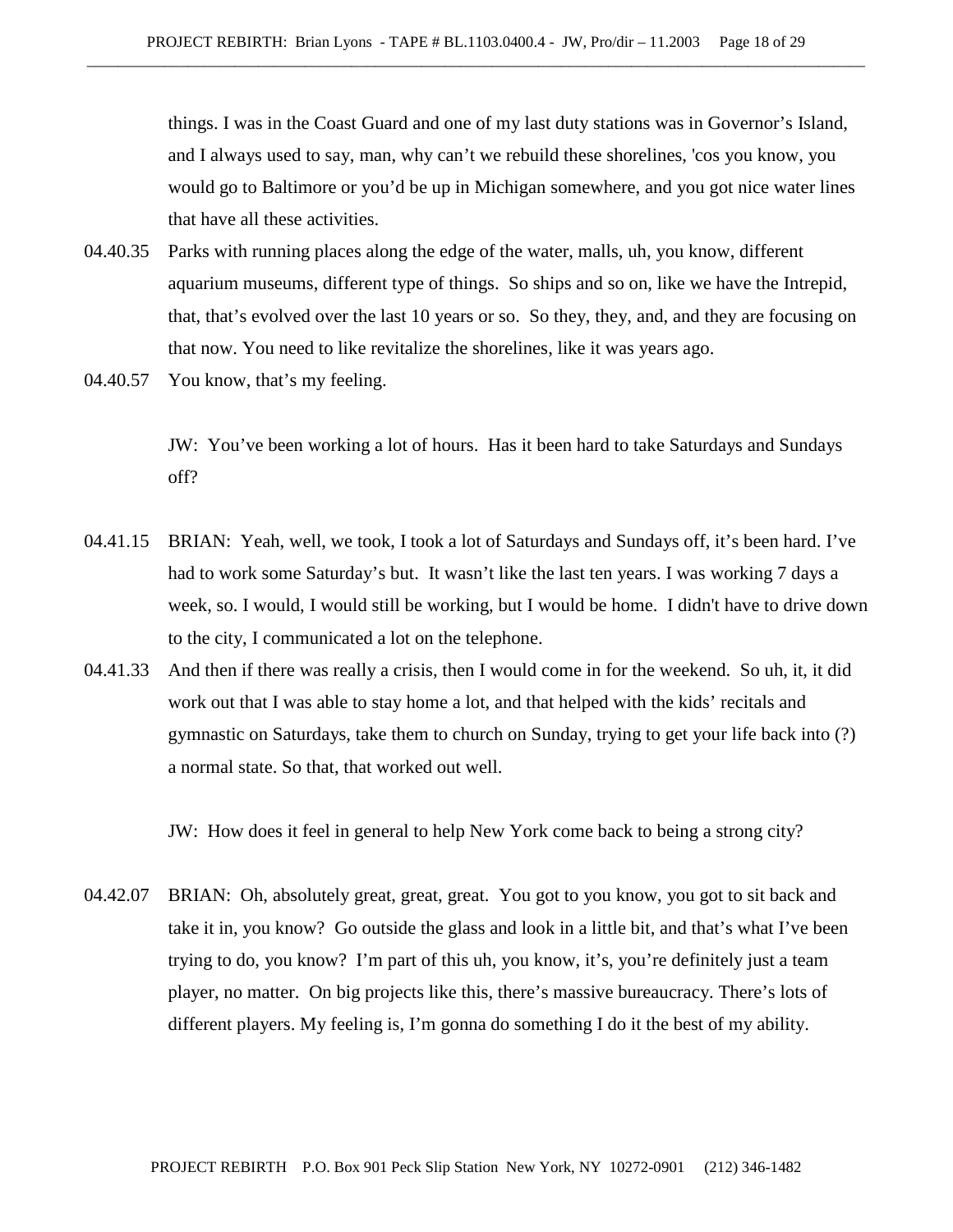04.42.33 I'm adding one grand, grain of sand to the bucket. Everyone's trying to get the bucket full, and if I do the best I can, I feel better. It helps the common goal and you know, that's the way, the way I look at it. You know?

JW: What do you think this area will be like in 10 years?

- 04.42.53 BRIAN: That, definitely they'll it, it's all gonna come together and it's all gonna work like they, they want it to. You know, the, the economy as we know is a dynamic, a dynamic thing. No one knows for sure, like what foreign markets do to us or you know, definitely the whole world has changed, if people haven't realized that. But it hasn't changed too much. If I had enough time I would try to look back in history, like I'm sure if you, if you look back in medieval times, there was different pockets around the world that was having, if you want to call, a terrorism.
- 04.43.30 Vikings go into towns and taking them over, and everyone's overcome those things. We, we're almost in the same mode, but you know, people you know, are naïve about it. Like they believe uh, you know, why do we got to like go over to some other place and fight wars and this and that, but you know, and it's taken too long to get like out of Iraq, you know. You know, look up in history and see how long it took the Minute Men to overcome the British. Years and years and years, you know? We've been over there 8 months, people think it's too long.
- 04.44.06 It, it's the evolution of the human race and stuff, people don't take it in perspective. That, that's my feeling about it, you know? So you know, down here in the city, it's like uh, you know, 10 years from now there'll be uh, you know, there'll be a memorial. There'll be a Freedom Tower. The day that Freedom Tower opens, some other city will want to build a bigger building than that. That, that's probably already in effect.
- 04.44.34 So it really doesn't matter, whatever's gonna happen here will, will happen here, you know, so? Uh, you know, I think you'll see a lot of people coming back to New York. Definitely people have their eye on security, just like, you know, uh, years past, but you know, no matter what you do, like any kingdom 500 years ago, a thousand years ago, if you were the king, you know, people hated you.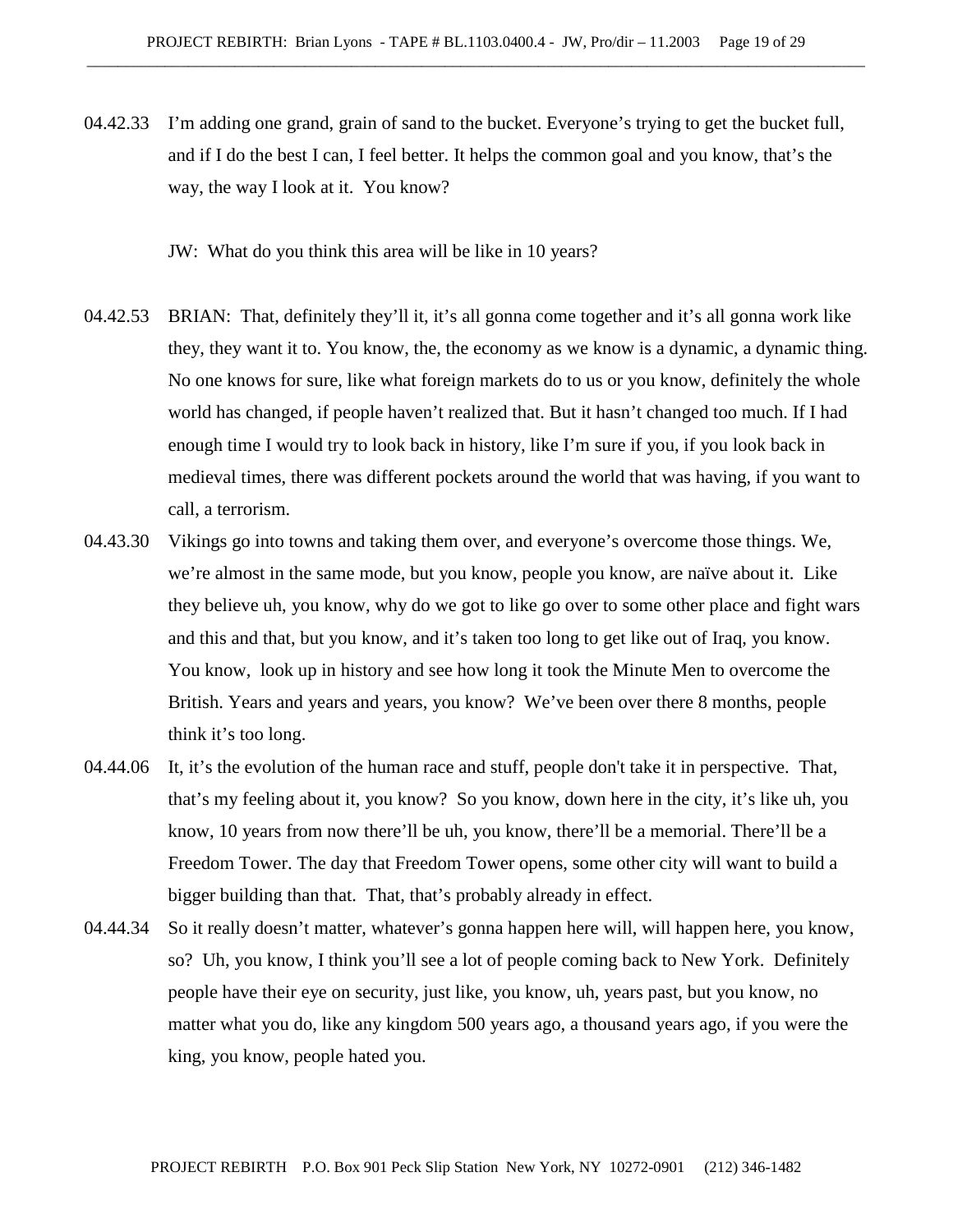- 04.45.04 You know, they wanted to assassinate the king, you know, people hate you know, or envious of people with power. Right? So if you're the United States and you're New York City, there's some people that want to bring evil to you. If you're the boss at your job, you could be the boss at McDonald's. People don't like you. They want to sabotage your own career. You know, they want to blame you for things when you're not there. It's just human nature.
- 04.45.30 You know, that's what got us into this catastrophe. So it's uh, it, it's something that my feeling the human race won't change, but all Lower Manhattan will be revitalized. There'll be a beautiful structure here. Other things will catch on. They're already doing ferry terminals and transportation hubs and, you know, it'll definitely be a uh, you know, a nice event to come down here with your family 10 years from now, absolutely.

JW: Where will you be in ten years?

04.45.58 BRIAN: Well, I'm trying to be down here somewhere. I'm uh, I'm staying at home. I've traveled a lot around the country, buildings things over the years, but you know, I want to be in Manhattan (LAUGHS). You know? It's an easier commute for me and uh, you know, some way or another, I'll be, I'll be down here involved with something.

JW: What's been the hardest thing this year?

- 04.46.19 BRIAN: Uh, you know, I, I had a, I had to overcome some anxiety issues. This was a massive project on an accelerated schedules and you know, not getting a lot of sleep and a lot of pressure on you, and you know, at some point I, I think at like in the middle, beginning of the summer I, I had a step back and, and take it as it comes, take, remember that you can't change things, you know, that can't be changed. Uh, you know, look at stuff in a little different light so you could coordinate better. Don't take things personally. People say a lot of things to you that want to hurt your feelings, but it's all business, you know?
- 04.46.59 So if you don't take things personally and you try to stay focused, try to get rested, you know? You can continue on with that. So you know, a few tines you get caught up in things, and uh, you know, your adrenaline goes and for a week's time, uh, you know, you might come unglued. But you know, uh, you call in, you know, your, your you know, you got to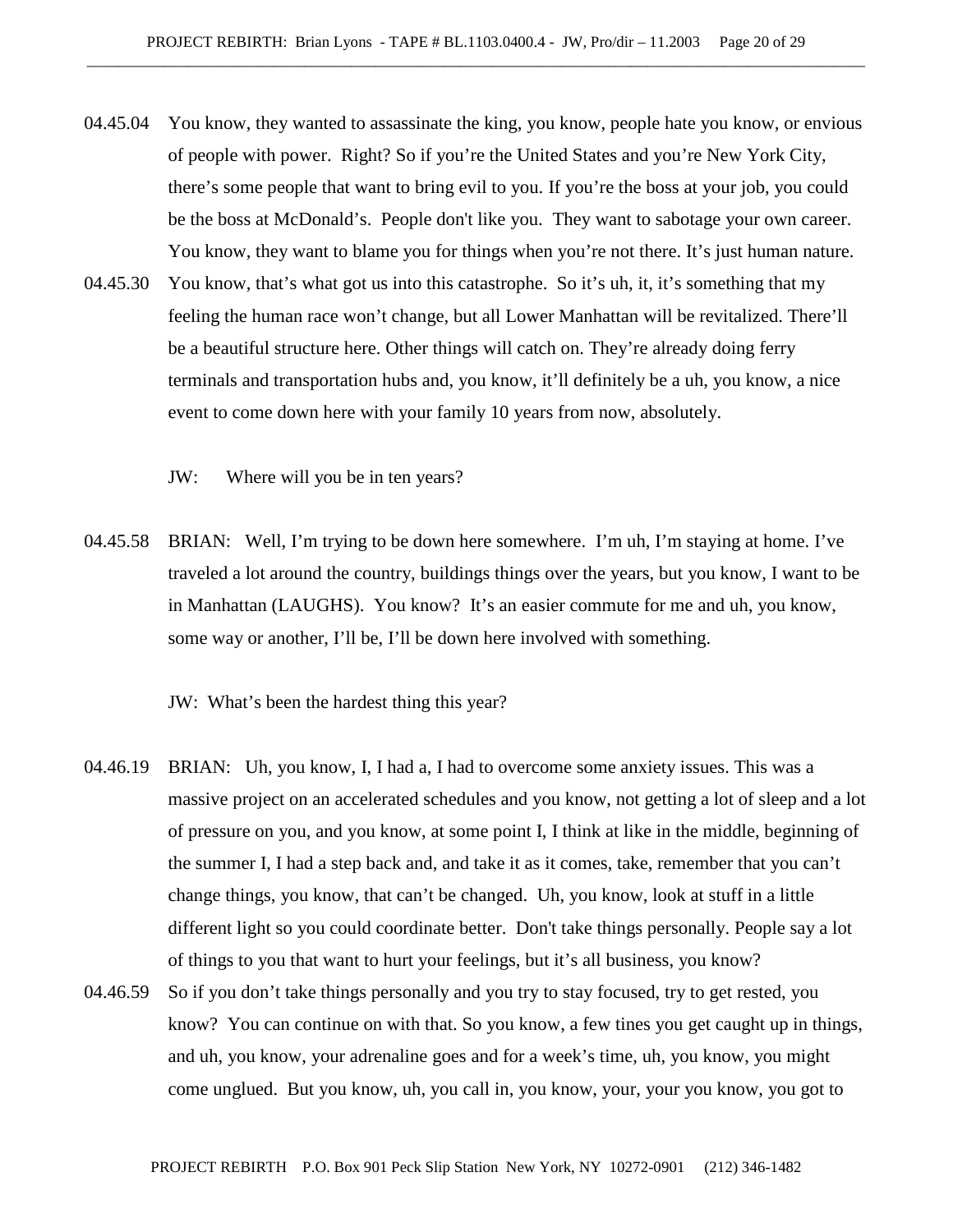get these wagons to circle, circle the wagons, get all your you know, uh, you know, uh, people that work with you uh, you know, help you out a little bit, pull resources when, when you're in a jam.

- 04.47.33 Uh, you know, I had to do that a couple of times, you know? So uh, that, that was difficult to do. But I had indigestion like ulcers, and I had to change my diet which is all done now. You know, I, I was eating onions and I didn't know it and I was like, I was like getting dizzy from heartburn and uh, I went to the emergency room one time. I was driving up the West Side highway on a Friday, and uh, I had bad indigestion and, and, and I didn't realize it, but then I got dizzy.
- 04.48.02 I thought I was having a heart attack. I pulled off, I was like going the wrong way down one way streets trying to get to the hospital, all right? I get to the hospital, it's up like Columbia Presbyterian, all right? I get up there, and I asked the guard where's the emergency room? He goes, oh, that's in the other building. You go up to the red light, two blocks down, make a right turn, so I just leave my truck there, and get all the way over there.
- 04.48.28 I go into the guy, I go listen, I think I'm having a heart attack. Heart Attack? That line over there. No, no, you don't understand. I have a pain in my chest, I think. Yeah, you have pains in your chest? You get on that line, ok? Fifty people on that line. So I'm having a heart attack, I got to get in line. I wait on that line for an hour and 20 minutes. All right? The lady in front of me is like complaining, 'cos she's pregnant. The one in front of her was complaining she needs to go first 'cos she's pregnant with twins, the doctor said. So she was one up on the other one.
- 04.48.59 It was almost hilarious if I wasn't waiting in an emergency room thinking I'm having a heart attack behind 50 people. Ok? It's like New York City. I said to myself, I'd been better off laying on the road on the West Side highway. The ambulance would have took me right in the emergency room. It turned out to be like indigestion and, and stress and stuff. So uh, I went to the doctor, they gave me like this pill to take every morning. It helps you with your stomach acid, right? Stay away from uh, onions and beans and, and different things that cause gases.
- 04.49.33 And I've been trying to watch what I eat. And uh, that's worked. I haven't had indigestion since then. You know? So uh, you know, you, you have to kind of keep all that in perspective uh, as you go along, you know?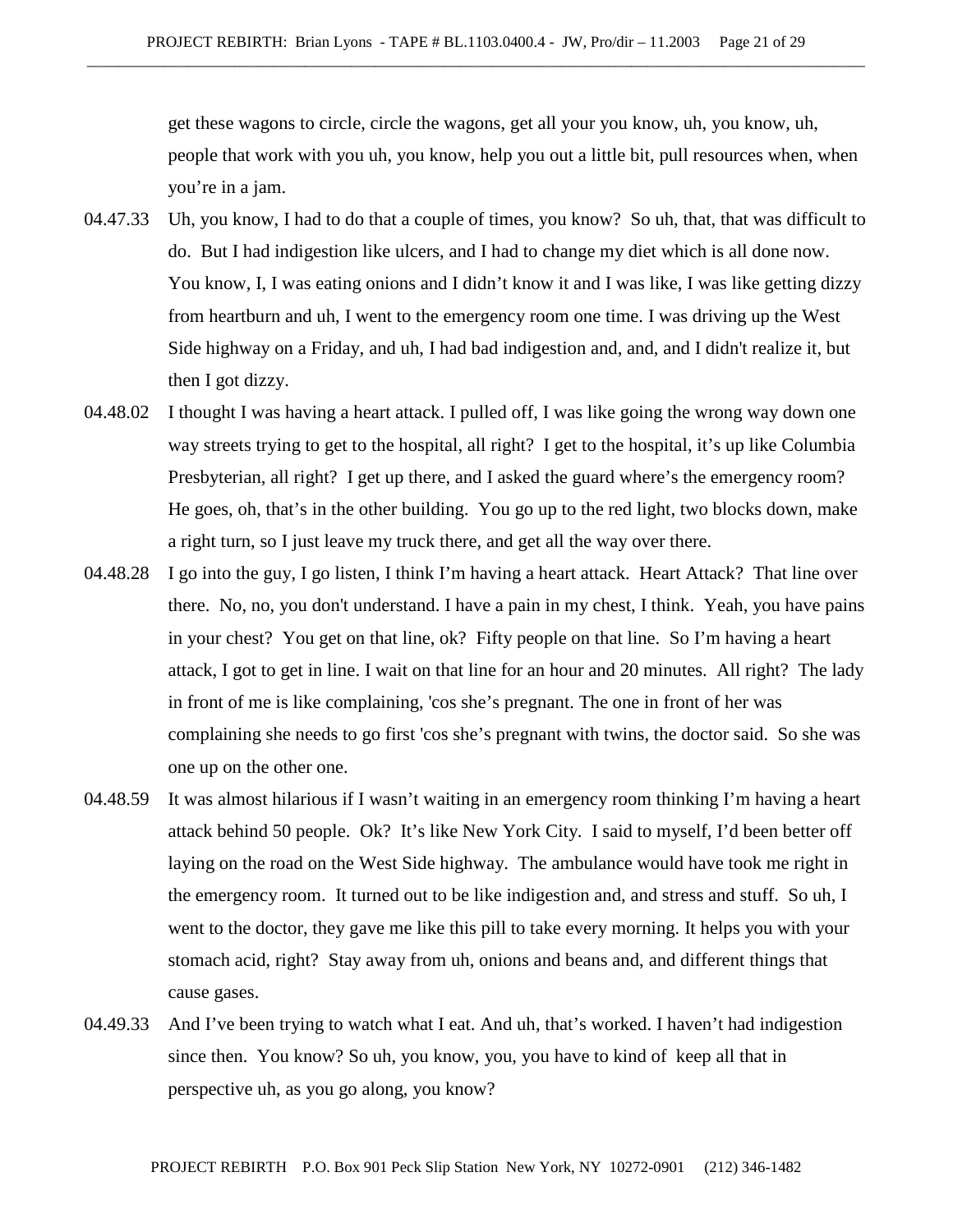JW: You're feeling good these days?

- 04.49.47 BRIAN: Yeah. But always remember, if you want to go to the emergency room in New York City, fall on the sidewalk (LAUGHS). I'm telling you (LAUGHS). Oh, yeah, no, I feel very good. I'm on the Atkins diet now. I'm trying to lose weight, but you know, oh.
- 04.50.02 You're trying to eat like two pounds of bacon for breakfast. That don't seem right. It's delicious, but I'm (LAUGHS) just telling you, that thing don't seem right, but you know, we'll see how that goes. Like I couldn't get out the front door the other day. I was eating 3 pounds of bacon. (~JW~) But you're only allowed to a half of cup of salad, by the way.

#### (OFF CAMERA REMARKS)

JW: What about having your suit on?

- 04.51.01 BRIAN: Oh, right. The uh, I wore my suit the last 9 o'clock meeting. It was the same suit I wore that, the morning of 9-11-01, when I woke up. I had put that suit on and I went to work at One Madison Avenue. And uh, you know, when the towers fell and stuff, I came down here and went back to the firehouse. So that, that was the suit I had on the morning of 9-11. So I thought it'd be fitting at the last 9 o'clock meeting, the last field meeting in the bathtub, the foundations of the Twin Towers, to wear that suit again.
- 04.51.36 And uh, you know, trouping around the whole job, I always had construction boots on, dirty vest, jacket, so on. So everyone's very surprised to see why I was in a suit, everyone was wondering why you in the suit? So I, I spoke about that, and I spoke about uh, a few things that had happened. Uh, during the project from the beginning to the end.
- 04.51.59 And I, I contemplated all week what I was gonna do for the 9 o'clock meeting, because you know, everyone looked at me (STOPS)

### 04.52.10 END OF TAPE # BL.1103.0400.4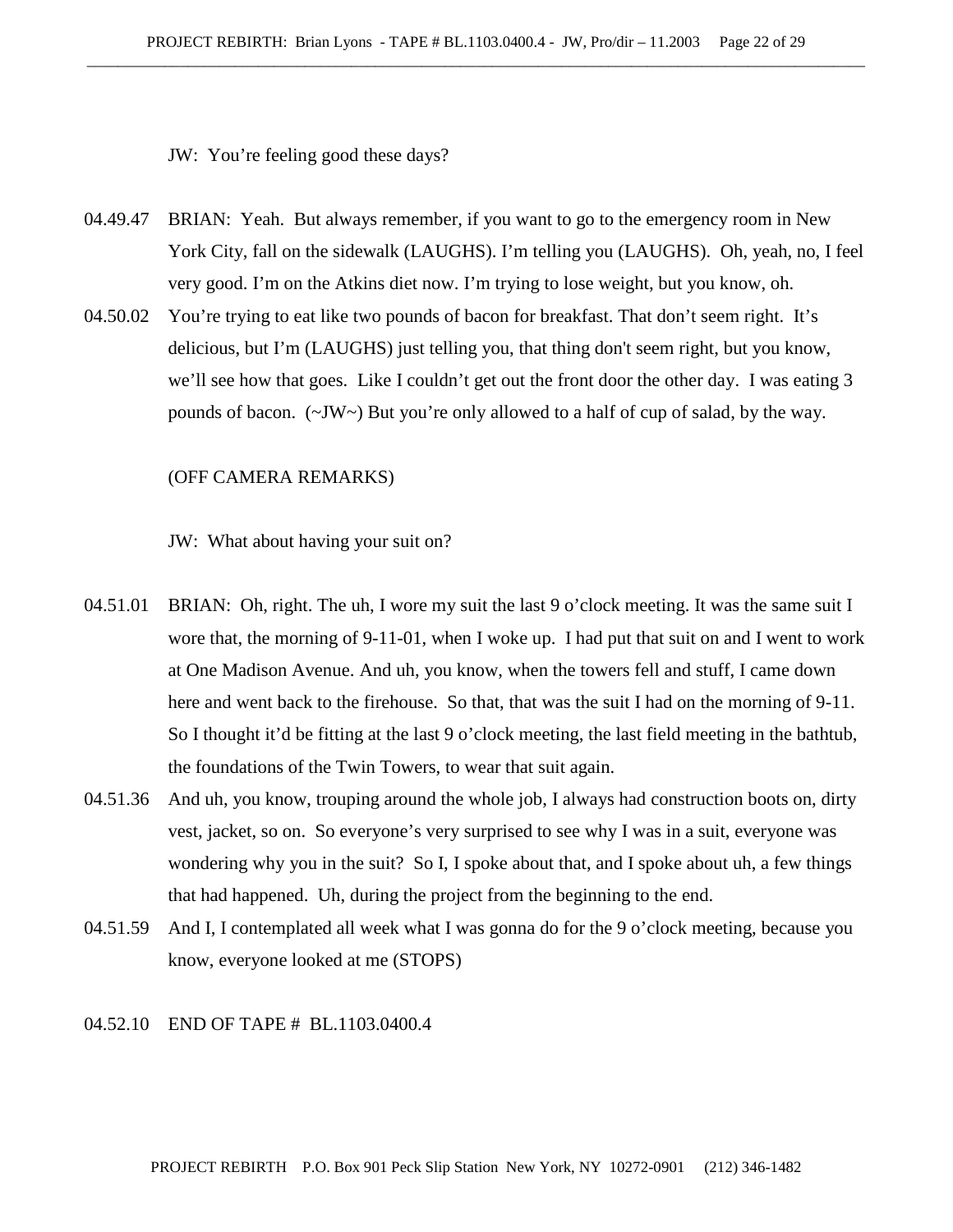# **TAPE # BL.1103.0500.5 Brian Lyons Interview 11.03 JIM WHITAKER, Producer/Director PROJECT REBIRTH**

### 05.00.57 PICTURE UP

- 05.02.13 BRIAN: Uh, I thought about the 9 o'clock meeting all, all week, what I was gonna say. And uh, I went to a dinner about a month ago, and the guy opened up with a quote from Abraham Lincoln, you know? I built a log, I chopped the cherry tree down. That was really George Washington, but so I was like, you know, he had a famous quote.
- 05.02.32 So uh, I thought of uh, Vince Lombardi's quote as a quote that I wrote down on a, on a uh, a big uh, poster board when I was in  $9<sup>th</sup>$  grade of high school in football practice and I put it on the locker room wall that stayed there the four years I was in high school. it was like, you know, uh, there's no feeling like being uh, (CLEARS THROAT) laying on the battlefield, exhausted but victorious.
- 05.03.01 Something to that order by Vince Lombardi. Which is the well-known football coach from Green Bay Packers. And then, and I, and I thought about it and uh, I didn't know exactly what I was gonna say. And then, then it came to me, what, what I said was uh, you know, I told everyone the significance of, of my suit. How I came 9-11 to look for my brother, and I ended up running the whole, entire PATH project in the field.
- 05.03.31 But one of the things that always would come to me is there was one of the chief engineers from the Port Authority, Tom O'Connor uh, I was involved with from the first or second day of the recovery. He was also involved with a lot of the World Trade Center uh, construction. And the last couple of months he would come to the meeting and have questions and stuff. But no matter when he spoke, I always thought about him in this light.
- 05.03.55 And if you looked around the station today, there was this mesh graphics that are put on the exterior of the temporary station that had a famous quote from Walt Whitman, John (?)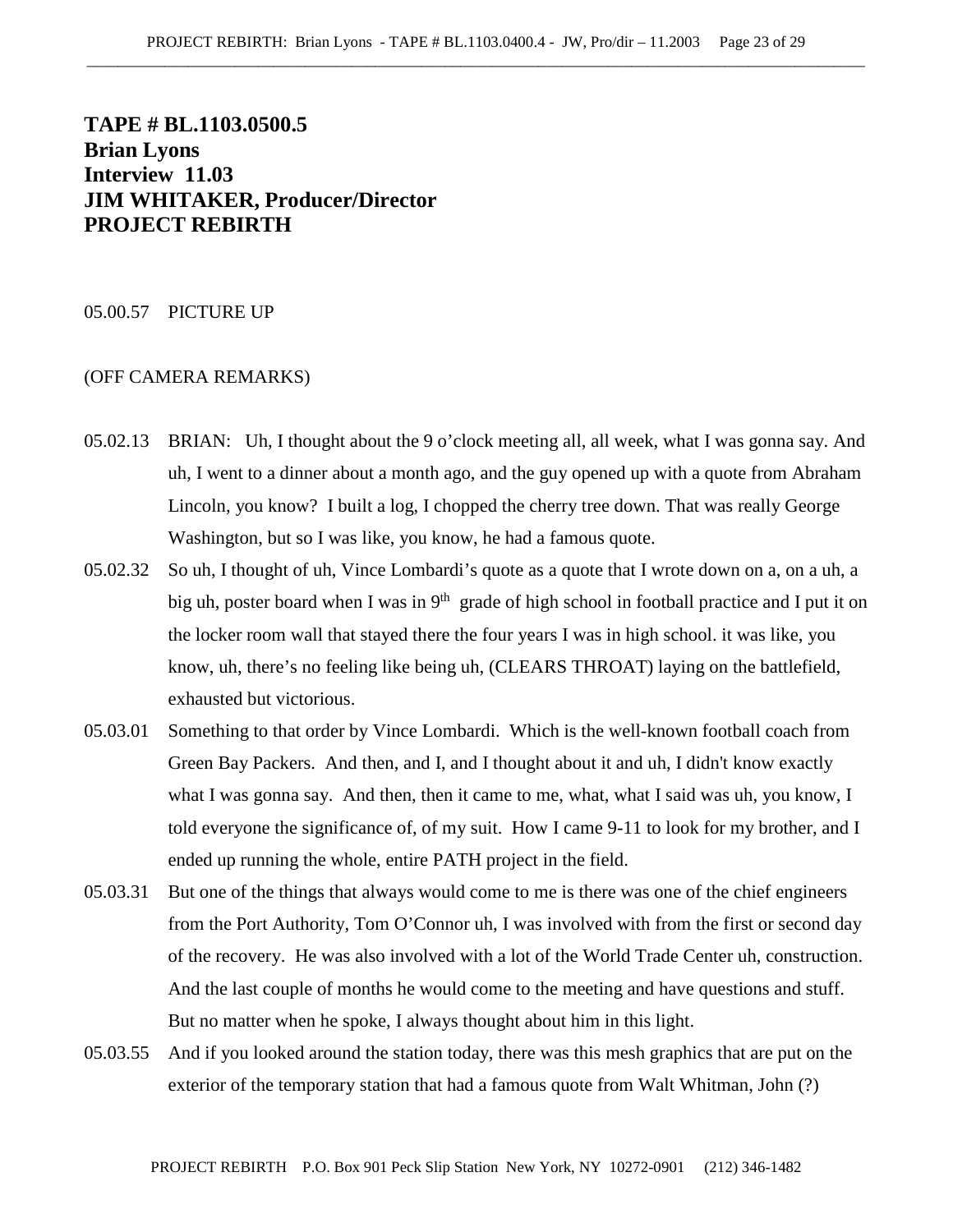Lennon, Gene Kelly, you know, Ed Koch, different people from New York City. And what I said was uh, about the second or third day of uh, after 9-11, I was trying to put a crane on the old plaza area in between 4 and 5.

- 05.04.28 And there was a lot of engineering issues, you know, no one knew if this was gonna hold it. We had to find beams that went to bedrock, and there was a lot of issues happening. So like the  $2<sup>nd</sup>$  or  $3<sup>rd</sup>$  day when we had a regroup meeting at, at the, at the kindergarten classrooms that we used to work out of uh, Tom O'Connor uh, arised. He was in charge of the morning meeting. The Port Authority must have sent him there. So after the meeting, I said to him, Tom, listen, I've been working for a couple of days or 30 hours or however it was, time is hard to remember then.
- 05.04.59 Working on this crane over there, and I'm trying to get the engineers up there and (?) no meetings. No meetings. Not unless I approve them. I'm like oh, man. So the meetings went on at that the rest of that day or that morning. And, and uh, I was still trying to get people up there and, and so I let, we left the building. Everything was over. So I headed back from the, from the public school back to the site was about, it's about 3 blocks. It was an old, there's an old path that you could walk through all the dust. It's just a little pathway.
- 05.05.30 No one cleaned anything up yet over that area, so you were trudging you way, I had my brother's bunker gear on. All the way back to the site. And like halfway through, I hear someone say, hey, Lyons. I look up, and there was Tom O'Connor. He was leaning against a, a light post, smoking a cigarette, with his helmet down. He's Lyons, I took care of that for you. An engineer will meet you up there. And I said to everyone, instead of one of these famous quotes that said, you know, I walk fast on the streets of New York 'cos it's exhilarating. I believe they should have the quote from Tom O'Connor that said to me, Lyons, I took care of that for you.
- 05.06.07 I got an engineer to meet you up there. Tom O'Connor. And uh, you know, that was important to me that happened that day, and, and while he was there, even when he was speaking about other things, I always used to picture him leaning up against that light post, all right? You know, helping out. He, he was exhausted, I was exhausted.
- 05.06.29 But that's a famous quote in my book, you know, 'cos that was in the very beginning and you were trying to get things done, and I didn't know anybody. No one knew me. And anyone that would help me would you know, you know, I would you know, appreciate that. And that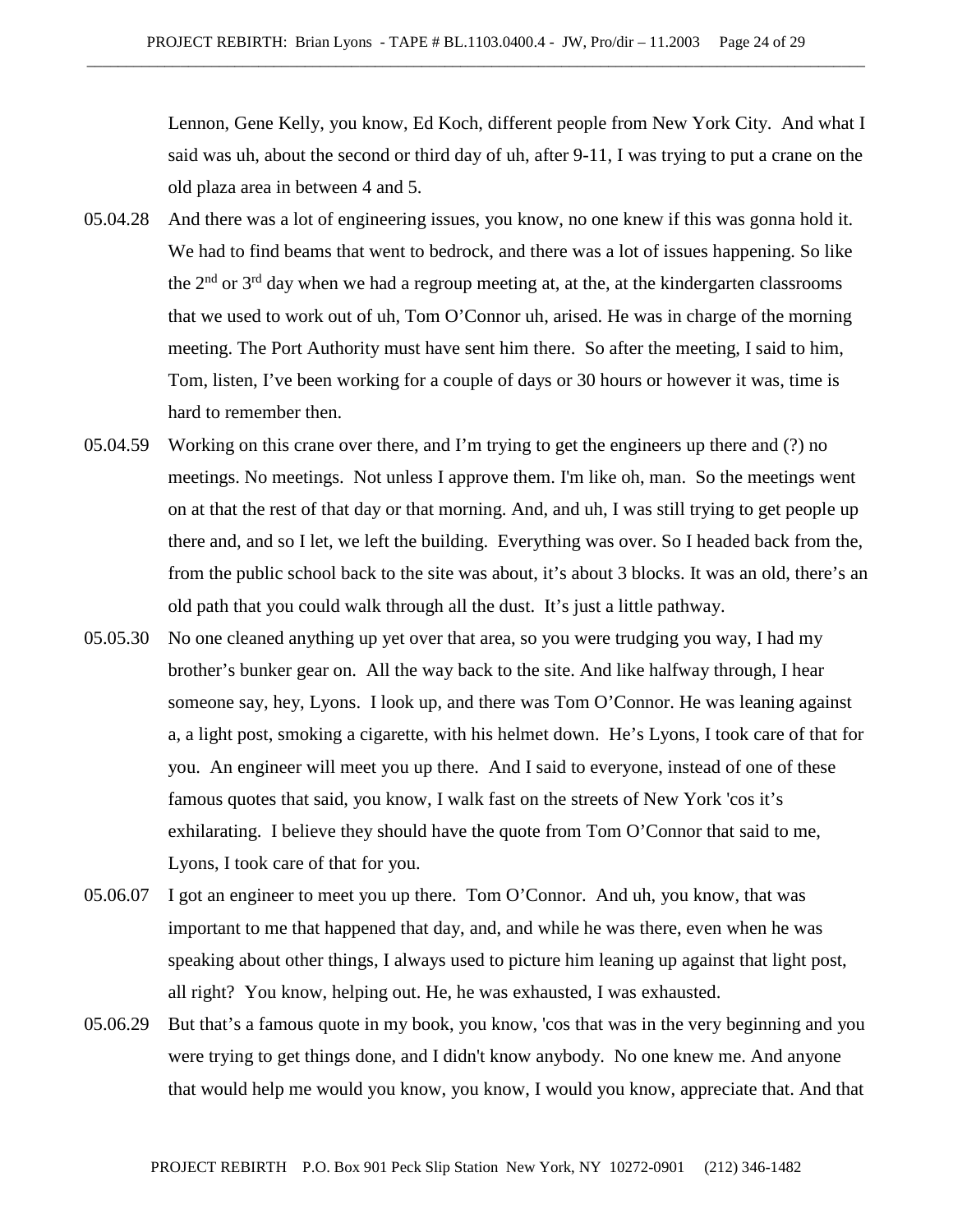was one of the things that, that he had done. And uh, you know, that, that's some of the things that I, that I spoke about at the uh, at the meeting. You know, there was an old timer, this guy, John Brady. He's well in his 60's and we were doing, you know, I made (?) John get up and stand up so everyone could recognize him and, and give him, you know, a round of applause.

- 05.07.04 Because he, he would take guys, 3 and 4 young laborers and drag them with a cement truck a mile into the tunnel, under the Hudson River in a 100 year-old tunnel, pour concrete all the way through. Then go out and go into the other tunnel. And there was no stopping that guy. He, he was, he's a guy that you know, you want to have him on your side, you know? Dedicated. You know? And, and stuff.
- 05.07.28 So you know, we picked out a few people that you know, had their heart in it, and helped me through the, some of those hard times, you know? And uh, you know, was very, it was very uh, emotional for me that 9 o'clock meeting. You know, I held my own, but it was uh, it was very good. It was very good (?) fitting, you know, going out.

JW: Was it because Tom was older and respected and made it happen for you?

05.07.57 BRIAN: Both, both. He was a little older and he uh, you know, you were uh, evolving into more organization then, (?) after the second or third day. So you needed to rely on people that they were putting in charge, ok? You know, the first couple of days, you know, people were doing anything they wanted. But then like by the  $3<sup>rd</sup>$  day, if you wanted to organize something, you really had to have the blessing of people that were in command. And that, that's where we were at, at that level. So for him to be able to help me out, which he didn't know who the hell I even was, was something, you know, that I had appreciated and remembered.

JW: Is he still involved?

05.08.36 BRIAN: Yeah, yeah, he's still involved. He's, you know, one of the major engineers for the Port Authority.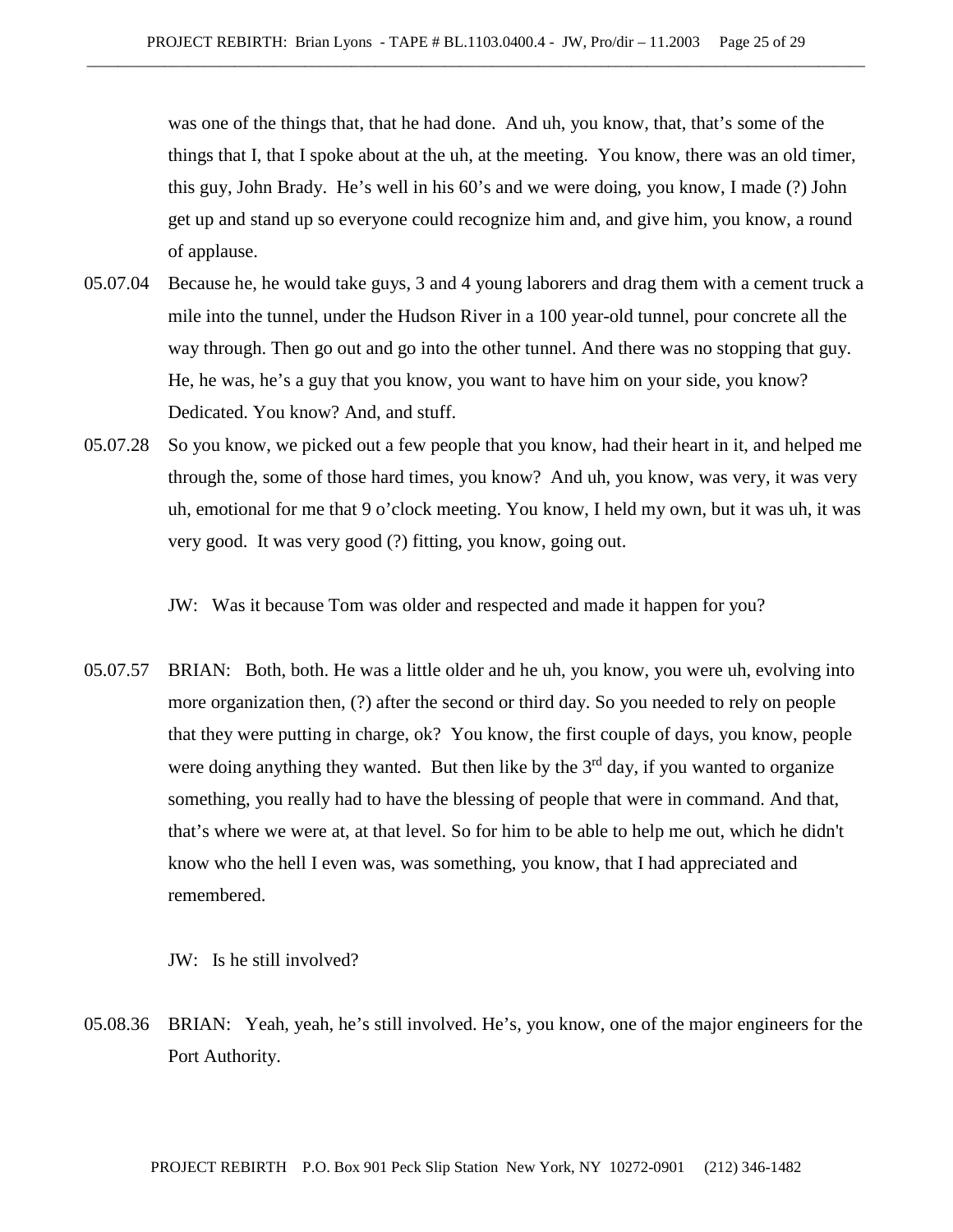JW: He would be recognized?

BRIAN: Oh, yeah, they know him, yeah, when he was there.

JW: Was he at the meeting?

05.08.49 BRIAN: Yeah, yeah, he was at the meeting. (~JW~) Yeah, yeah, he was sitting right net to me. He didn't know I was gonna say that. He's very surprised. He don't even remember that, but I said, you know, if you think about it, you'll remember it. 'Cos a lot of things were happening in the beginning, you know? Yeah. But he remembers the crane operations, so.

JW: Anything in general you'd like to say?

- 05.09.16 BRIAN: I, I guess you know, it, it's surreal for me, you know, I might take it for granted, I don't know. Like, you know, running a lot of people and organizing these things. I, I pretty much take it for granted. Some outsiders they, they look at it like, you know, how does he do all those type of things?
- 05.09.33 But for myself, it's like I don't know. That's kind of the way I've been. So it, it's hard for me to see what we do in general, as, as a construction companies or team players. You know, 'cos I think it's normal, but the outsiders can look in and, and see you know, an organized effort to accomplish things.
- 05.09.57 And I think of that sometimes, you know, but for me, it seems to be you know, just my nature to do that. And uh, you know, every day different days, every other day people are like, you know, uh, how do you do that, how do you do this, and I really don't take notice of that. But uh, you know, I, I just wanted you know, to acknowledge that you know, people are recognizing that, I guess. And uh, I guess that's a good attribute. I was always like that before, but you know, now, now that you're involved with something, and I don't let anyone really know my situation, you know?
- 05.10.31 I don't really publicly say I lost my brother here. That's why I'm doing that. I don't, never really comes up too much, you know, only certain people know my situation. That happens down here.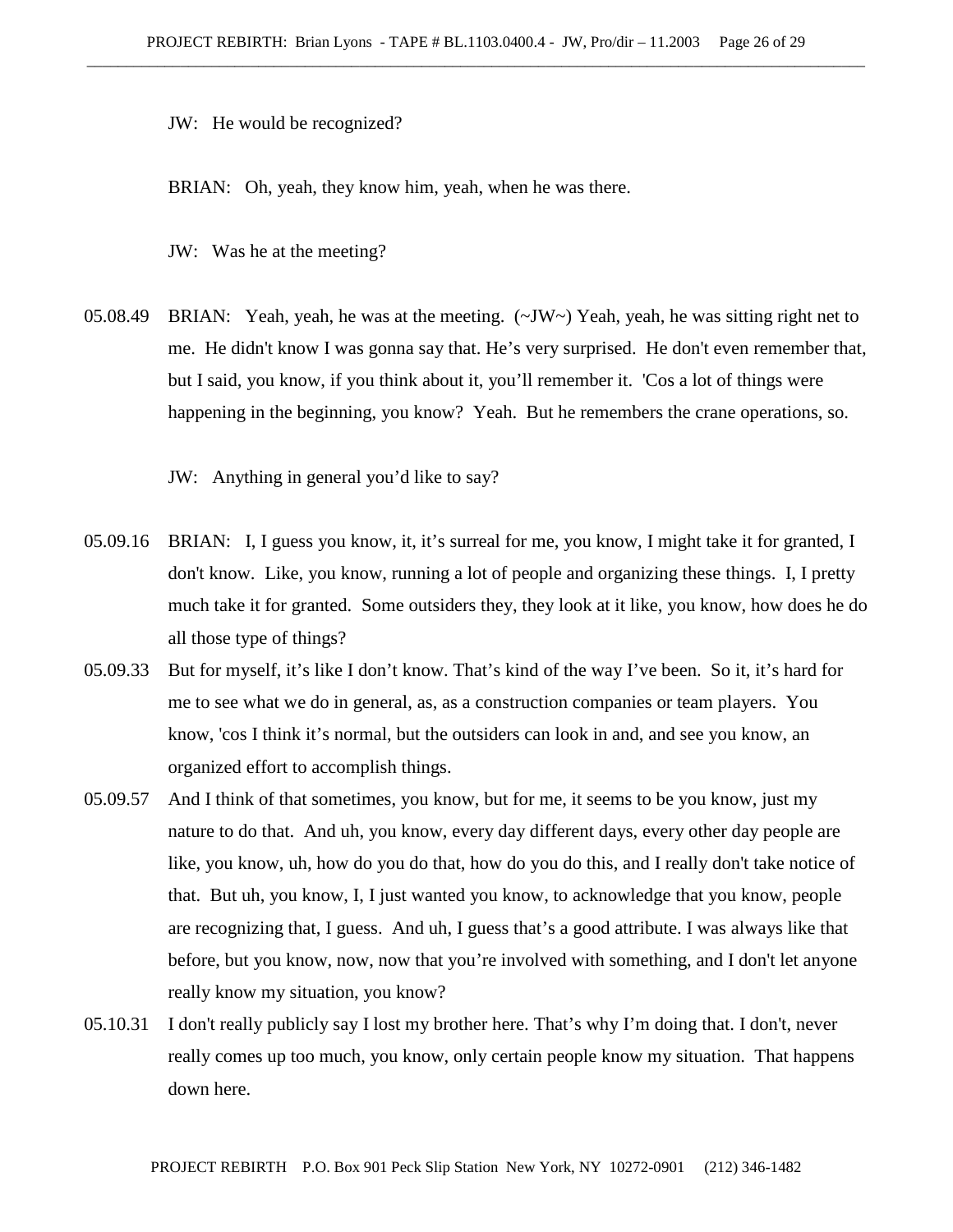JW: How much of a motivator is it?

- 05.10.44 BRIAN: It's not really a motivator, 'cos I'm, was always like that. You know what I mean? But it's uh, it's just a special thing to be here and part of since he was down here. I always told the story about Mike, I don't know if I ever told you the story is.
- 05.10.59 In '93, when the first bombing came, he was, just got on the fire department, so he was either on probation or just after the first year and his Engine Company, 44, which was uh, it's up on 75<sup>th</sup> Street, they got called. But they only stopped around like 18<sup>th</sup> Street. They never got to come to the towers. So, you know, they were all on the edge of the seat, are we going, are we getting called, we getting called? And never got called. So for six years we would hear all the time from Michael. Yeah, we almost got called to that Trade Center one. That was the big one, we were waiting for it.
- 05.11.33 'Cos when you're a fireman, you want to be called to the big one. Everyone wants the big fire. The, the big fires, the, the townhouses that are burning down, everyone wants to be involved in those busy fires. That's a fireman's life. So when the towers, Twin Towers were on fire, this was like the big one. All right? I knew Michael was like so excited to get there that uh, at, at his eulogy I spoke about.
- 05.12.00 I could picture him getting out of the rig, grabbing his halligan and like running as fast as he could into that building you know? So it was like I, I know he was like full steam ahead. Trying to accomplish something that he had deep in his heart. And, and I always think of that when I'm down here, you know? It doesn't uh, push me to, to try to get stuff actually done, 'cos that's my nature anyway. He was the same way. So whether he was trying to get the fire out or he was trying to uh, you know, build his nursery for his, his baby that was gonna be born.
- 05.12.35 It, it was always the same thing. You were gung ho about something that you believed in. And uh, you know, the, this is something that I know that he would, he would be like to be involved with, and he was an engineer, too. And it was kind of like something that would uh, it just, it all fits together. That, that's my feeling about it.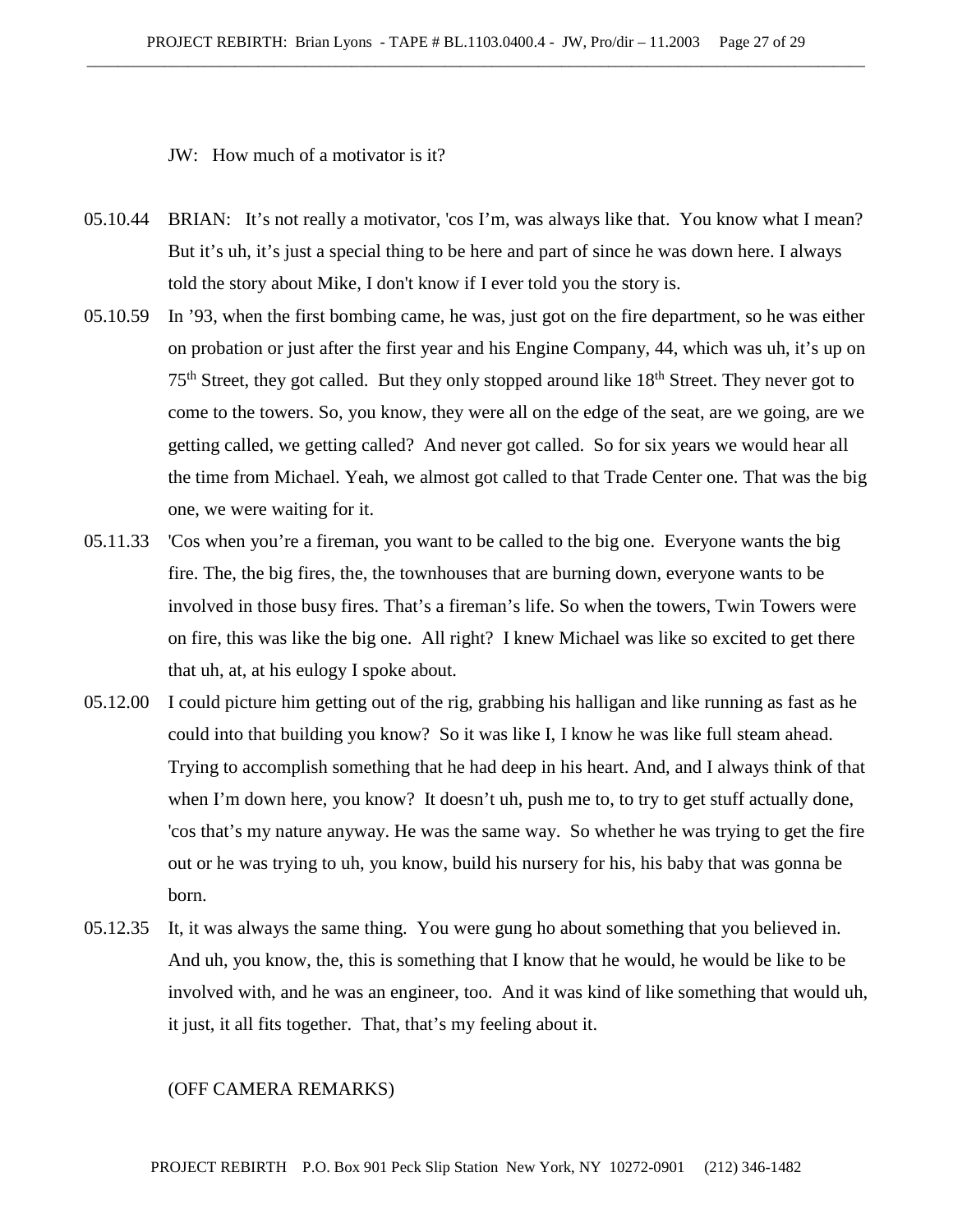05.13.10 BRIAN: We missed it, we missed the run. By a week. They all went up the river the weekend before because it was freezing cold. And it (?) was Columbus Day. I usually go every Columbus Day we try to go, 'cos you get that Monday off (~JW~) for the last ten years.  $(\sim JW \sim)$  It's October 12<sup>th</sup>, 10<sup>th</sup>, 8<sup>th</sup> right? The salmon run starts somewhere between, you're not Italian, right? (LAUGHS)

- 05.13.42 BRIAN: You know, every year, we try to schedule the salmon run. So I have a friend that he moved from my town up there. He retired, he has a boat. He has like a little lodge now. So you're always on the, I'm trying to get on, you know, when is the salmon, when are they starting to come? So it's very hard to tell, because the Salmon River, they have a hatchery with a power plant on the top that they open the water gates.
- 05.14.06 So when the water is running very quickly, the salmon come up. But if it's warmer water, not as many salmon come up. So usually Columbus Day, that first week in October, you kind of hit it no matter what you do. But the Columbus Day weekend, it was like 65 degrees out, and the water wasn't running. So like you barely see any fish. The weekend before was really cold at night, got like to like 25.
- 05.14.32 All the fish came up and got to the top of the river. No one could believe it. We were there for like 3 days fishing. We caught one fish. Usually we catch 20 or 30 fish. But Patricia loved it. They were, she was, we (?) got a little rowboat this time with a little motor on it. We took her out there, we anchored out. And uh, her and Elizabeth had a little pole. We just had it. We didn't want them to catch uh, a salmon. We had them with a worm on the bottom to try to catch a catfish or something. But they didn't know. They seen the salmon jumping right at them. They thought they were fishing for those things.
- 05.15.00 So it, it was great, though, you know? But we (?) they, wasn't enough in the river like. And a lot of times, the river's not that wide in some spots. It's only like 60 feet wide. So like say last year, last year I caught 50 fish. If there's a pool, when we went last year, there might be 300 fish in that pool. This year, there might have been 12 fish in the pool, because they were, had already moved up.